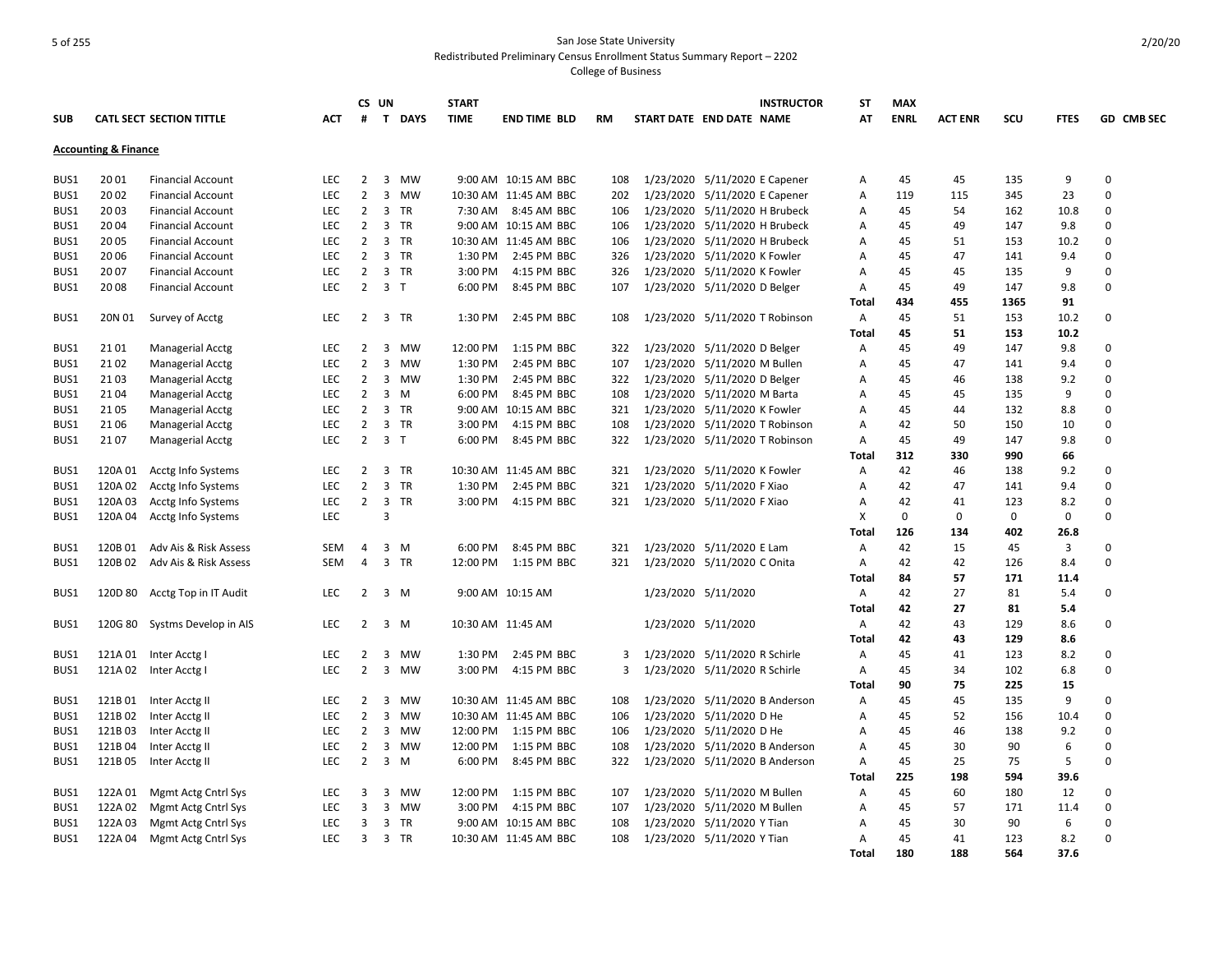|            |         |                                 |            |                | CS UN |                | <b>START</b> |                       |           |                             |                                | <b>INSTRUCTOR</b>                   | SΤ    | <b>MAX</b>  |                |      |                |                   |
|------------|---------|---------------------------------|------------|----------------|-------|----------------|--------------|-----------------------|-----------|-----------------------------|--------------------------------|-------------------------------------|-------|-------------|----------------|------|----------------|-------------------|
| <b>SUB</b> |         | <b>CATL SECT SECTION TITTLE</b> | <b>ACT</b> | #              |       | T DAYS         | <b>TIME</b>  | <b>END TIME BLD</b>   | <b>RM</b> | START DATE END DATE NAME    |                                |                                     | AT    | <b>ENRL</b> | <b>ACT ENR</b> | scu  | <b>FTES</b>    | <b>GD CMB SEC</b> |
| BUS1       |         | 123A 01 Tax Factor Bus Inv      | <b>LEC</b> | $\overline{2}$ |       | 3 TR           | 3:00 PM      | 4:15 PM BBC           | 322       | 1/23/2020 5/11/2020 J Busch |                                |                                     | Α     | 45          | 43             | 129  | 8.6            | 0                 |
| BUS1       | 123A 02 | Tax Factor Bus Inv              | <b>LEC</b> | $\overline{2}$ |       | 3 TR           | 4:30 PM      | 5:45 PM BBC           | 322       |                             | 1/23/2020 5/11/2020 J Busch    |                                     | A     | 45          | 39             | 117  | 7.8            | $\mathbf 0$       |
|            |         |                                 |            |                |       |                |              |                       |           |                             |                                |                                     | Total | 90          | 82             | 246  | 16.4           |                   |
| BUS1       | 123C 01 | Tax Indy Pass Ent               | <b>SEM</b> | 4              |       | 3 MW           |              | 9:00 AM 10:15 AM BBC  | 106       |                             | 1/23/2020 5/11/2020 C Chen     |                                     | Α     | 45          | 30             | 90   | 6              | $\Omega$          |
| BUS1       | 123C 02 | Tax Indy Pass Ent               | SEM        | $\overline{4}$ |       | 3 MW           |              | 12:00 PM 1:15 PM BBC  | 3         | 1/23/2020 5/11/2020 C Chen  |                                |                                     | Α     | 45          | 22             | 66   | 4.4            | $\mathbf 0$       |
|            |         |                                 |            |                |       |                |              |                       |           |                             |                                |                                     | Total | 90          | 52             | 156  | 10.4           |                   |
| BUS1       | 125A 80 | WritingforAcctg                 | <b>LEC</b> | 3              |       | 3 TBA          |              |                       |           |                             | 1/23/2020 5/11/2020 C Lycurgus |                                     | Α     | 20          | 10             | 30   | $\overline{2}$ | 0                 |
|            |         |                                 |            |                |       |                |              |                       |           |                             |                                |                                     | Total | 20          | 10             | 30   | $\mathbf{2}$   |                   |
| BUS1       | 126 01  | Adv Acctg                       | <b>LEC</b> | 2              |       | 3 MW           | 1:30 PM      | 2:45 PM BBC           | 106       |                             | 1/23/2020 5/11/2020 E Capener  |                                     | Α     | 45          | 28             | 84   | 5.6            | 0                 |
|            |         |                                 |            |                |       |                |              |                       |           |                             |                                |                                     | Total | 45          | 28             | 84   | 5.6            |                   |
| BUS1       | 127B01  | <b>Adv Honors Practicum</b>     | LEC        | $\overline{2}$ |       | 3 M            | 6:00 PM      | 8:45 PM BBC           | 106       |                             | 1/23/2020 5/11/2020 B Parineh  |                                     | Α     | 45          | 18             | 54   | 3.6            | 0                 |
|            |         |                                 |            |                |       |                |              |                       |           |                             |                                |                                     | Total | 45          | 18             | 54   | 3.6            |                   |
| BUS1       | 12801   | Acct Non-Prf Org                | <b>LEC</b> | $\overline{2}$ |       | 3 W            |              | 6:00 PM 8:45 PM BBC   | 107       |                             | 1/23/2020 5/11/2020 J Lord     |                                     | Α     | 45          | 59             | 177  | 11.8           | 0                 |
|            |         |                                 |            |                |       |                |              |                       |           |                             |                                |                                     | Total | 45          | 59             | 177  | 11.8           |                   |
| BUS1       | 129A 01 | <b>Financial Auditing</b>       | <b>LEC</b> | 2              |       | 3 MW           |              | 9:00 AM 10:15 AM BBC  | 3         | 1/23/2020 5/11/2020 J Zhang |                                |                                     | Α     | 45          | 43             | 129  | 8.6            | $\Omega$          |
| BUS1       | 129A 02 | <b>Financial Auditing</b>       | <b>LEC</b> | $\overline{2}$ |       | 3 MW           |              | 10:30 AM 11:45 AM BBC | 3         |                             | 1/23/2020 5/11/2020 J Zhang    |                                     | Α     | 45          | 48             | 144  | 9.6            | $\mathbf 0$       |
|            |         |                                 |            |                |       |                |              |                       |           |                             |                                |                                     | Total | 90          | 91             | 273  | 18.2           |                   |
| BUS1       | 17001   | Fund of Finance                 | <b>LEC</b> | $\overline{2}$ |       | 3 MW           | 7:30 AM      | 8:45 AM BBC           | 106       |                             | 1/23/2020 5/11/2020 B Parineh  |                                     | Α     | 45          | 47             | 141  | 9.4            | $\Omega$          |
| BUS1       | 17002   | Fund of Finance                 | <b>LEC</b> | $\overline{2}$ |       | 3 MW           |              | 9:00 AM 10:15 AM BBC  | 202       |                             | 1/23/2020 5/11/2020 B Parineh  |                                     | Α     | 119         | 117            | 351  | 23.4           | $\Omega$          |
| BUS1       | 17003   | Fund of Finance                 | <b>LEC</b> | $\overline{2}$ |       | 3 MW           |              | 10:30 AM 11:45 AM BBC | 21        |                             | 1/23/2020 5/11/2020 L Roden    |                                     | Α     | 45          | 47             | 141  | 9.4            | 0                 |
| BUS1       | 17004   | Fund of Finance                 | <b>LEC</b> | 2              |       | 3 MW           | 1:30 PM      | 2:45 PM BBC           | 326       |                             | 1/23/2020 5/11/2020 L Roden    |                                     | Α     | 45          | 46             | 138  | 9.2            | $\mathbf 0$       |
| BUS1       | 17005   | Fund of Finance                 | <b>LEC</b> | $\overline{2}$ |       | 3 MW           | 3:00 PM      | 4:15 PM BBC           | 108       |                             | 1/23/2020 5/11/2020 G Sapp     |                                     | Α     | 45          | 43             | 129  | 8.6            | $\Omega$          |
| BUS1       | 17006   | Fund of Finance                 | <b>LEC</b> | $\overline{2}$ |       | 3 M            | 6:00 PM      | 8:45 PM BBC           | 326       |                             | 1/23/2020 5/11/2020 D Abbott   |                                     | Α     | 45          | 55             | 165  | 11             | $\mathbf 0$       |
| BUS1       | 17007   | Fund of Finance                 | <b>LEC</b> | $\overline{2}$ |       | 3 TR           | 7:30 AM      | 8:45 AM BBC           | 108       |                             |                                | 1/23/2020 5/11/2020 M Greenough     | Α     | 45          | 43             | 129  | 8.6            | 0                 |
| BUS1       | 17008   | Fund of Finance                 | <b>LEC</b> | $\overline{2}$ |       | 3 TR           |              | 10:30 AM 11:45 AM BBC | 3         |                             | 1/23/2020 5/11/2020 B Campsey  |                                     | Α     | 45          | 46             | 138  | 9.2            | 0                 |
| BUS1       | 17009   | Fund of Finance                 | <b>LEC</b> | $2^{\circ}$    |       | 3 TR           | 12:00 PM     | 1:15 PM BBC           | 107       |                             | 1/23/2020 5/11/2020 S Tahsin   |                                     | Α     | 45          | 46             | 138  | 9.2            | $\mathbf 0$       |
| BUS1       | 170 10  | Fund of Finance                 | <b>LEC</b> | $\overline{2}$ |       | 3 TR           | 1:30 PM      | 2:45 PM BBC           | 107       |                             | 1/23/2020 5/11/2020 S Tahsin   |                                     | Α     | 45          | 46             | 138  | 9.2            | 0                 |
| BUS1       | 170 11  | Fund of Finance                 | <b>LEC</b> | $\overline{2}$ |       | 3 TR           | 3:00 PM      | 4:15 PM BBC           | 107       |                             |                                | 1/23/2020 5/11/2020 M Faulkner      | Α     | 45          | 47             | 141  | 9.4            | 0                 |
| BUS1       | 170 12  | Fund of Finance                 | <b>LEC</b> | $\overline{2}$ |       | 3 <sub>1</sub> | 6:00 PM      | 8:45 PM BBC           | 108       |                             | 1/23/2020 5/11/2020 M Faulkner |                                     | Α     | 45          | 45             | 135  | 9              | $\mathbf 0$       |
| BUS1       | 170 13  | Fund of Finance                 | <b>LEC</b> | $\overline{2}$ |       | 3 W            | 6:00 PM      | 8:45 PM BBC           | 106       |                             | 1/23/2020 5/11/2020 G Sapp     |                                     | Α     | 45          | 48             | 144  | 9.6            | 0                 |
| BUS1       | 170 14  | Fund of Finance                 | <b>LEC</b> | $\overline{2}$ |       | 3 R            | 6:00 PM      | 8:45 PM BBC           | 106       |                             | 1/23/2020 5/11/2020 T Rajkovic |                                     | Α     | 45          | 41             | 123  | 8.2            | 0                 |
| BUS1       | 17080   | Fund of Finance                 | <b>LEC</b> | $2^{\circ}$    |       | 3 TBA          |              |                       |           |                             | 1/23/2020 5/11/2020 X Xu       |                                     | Α     | 45          | 47             | 141  | 9.4            | 0                 |
| BUS1       | 17081   | Fund of Finance                 | <b>LEC</b> | $\overline{2}$ |       | 3 TBA          |              |                       |           |                             | 1/23/2020 5/11/2020 X Xu       |                                     | Α     | 45          | 46             | 138  | 9.2            | $\Omega$          |
|            |         |                                 |            |                |       |                |              |                       |           |                             |                                |                                     | Total | 794         | 810            | 2430 | 162            |                   |
| BUS1       | 171A 01 | <b>Financial Instit</b>         | <b>LEC</b> | $\overline{2}$ |       | 3 TR           |              | 9:00 AM 10:15 AM BBC  | 107       |                             | 1/23/2020 5/11/2020 S Ivanov   |                                     | Α     | 45          | 48             | 144  | 9.6            | 0                 |
| BUS1       |         | 171A 02 Financial Instit        | <b>LEC</b> | $\overline{2}$ |       | 3 TR           |              | 10:30 AM 11:45 AM BBC | 107       |                             | 1/23/2020 5/11/2020 S Ivanov   |                                     | Α     | 45          | 47             | 141  | 9.4            | $\mathbf 0$       |
|            |         |                                 |            |                |       |                |              |                       |           |                             |                                |                                     | Total | 90          | 95             | 285  | 19             |                   |
| BUS1       |         | 171B 01 Commercial Banking      | LEC        | $2^{\circ}$    |       | 3 MW           |              | 1:30 PM 2:45 PM BBC   | 108       |                             | 1/23/2020 5/11/2020 T Rajkovic |                                     | Α     | 45          | 43             | 129  | 8.6            | $\mathbf 0$       |
|            |         |                                 |            |                |       |                |              |                       |           |                             |                                |                                     | Total | 45          | 43             | 129  | 8.6            |                   |
| BUS1       | 172A 01 | <b>Investmt Analysis</b>        | LEC        | $2^{\circ}$    |       | 3 TR           |              | 9:00 AM 10:15 AM BBC  | 322       |                             |                                | 1/23/2020 5/11/2020 A Meshcheryakov | A     | 45          | 45             | 135  | 9              | $\Omega$          |
| BUS1       | 172A 02 | <b>Investmt Analysis</b>        | <b>LEC</b> | $\overline{2}$ |       | 3 TR           | 1:30 PM      | 2:45 PM BBC           | 106       |                             | 1/23/2020 5/11/2020 J Cho      |                                     | Α     | 45          | 36             | 108  | 7.2            | $\Omega$          |
| BUS1       | 172A 03 | <b>Investmt Analysis</b>        | <b>LEC</b> | $2^{\circ}$    |       | 3 <sub>1</sub> |              | 6:00 PM 8:45 PM BBC   | 106       |                             | 1/23/2020 5/11/2020 J Cho      |                                     | Α     | 45          | 38             | 114  | 7.6            | 0                 |
| BUS1       | 172A 04 | <b>Investmt Analysis</b>        | LEC        |                | 3     |                |              |                       |           |                             |                                |                                     | х     | 0           | $\Omega$       | 0    | $\mathbf 0$    | $\Omega$          |
|            |         |                                 |            |                |       |                |              |                       |           |                             |                                |                                     | Total | 135         | 119            | 357  | 23.8           |                   |
| BUS1       | 172B01  | Portfolio Mgmt                  | <b>LEC</b> | $\overline{2}$ |       | 3 MW           |              | 9:00 AM 10:15 AM BBC  | 107       |                             | 1/23/2020 5/11/2020 F Jones    |                                     | Α     | 45          | 41             | 123  | 8.2            | $\mathbf 0$       |
|            |         |                                 |            |                |       |                |              |                       |           |                             |                                |                                     | Total | 45          | 41             | 123  | 8.2            |                   |
| BUS1       | 172C 01 | <b>Futures and Options</b>      | <b>LEC</b> |                |       | 2 3 TR         |              | 3:00 PM 4:15 PM BBC   | 106       | 1/23/2020 5/11/2020 J Cho   |                                |                                     | A     | 45          | 43             | 129  | 8.6            | $\Omega$          |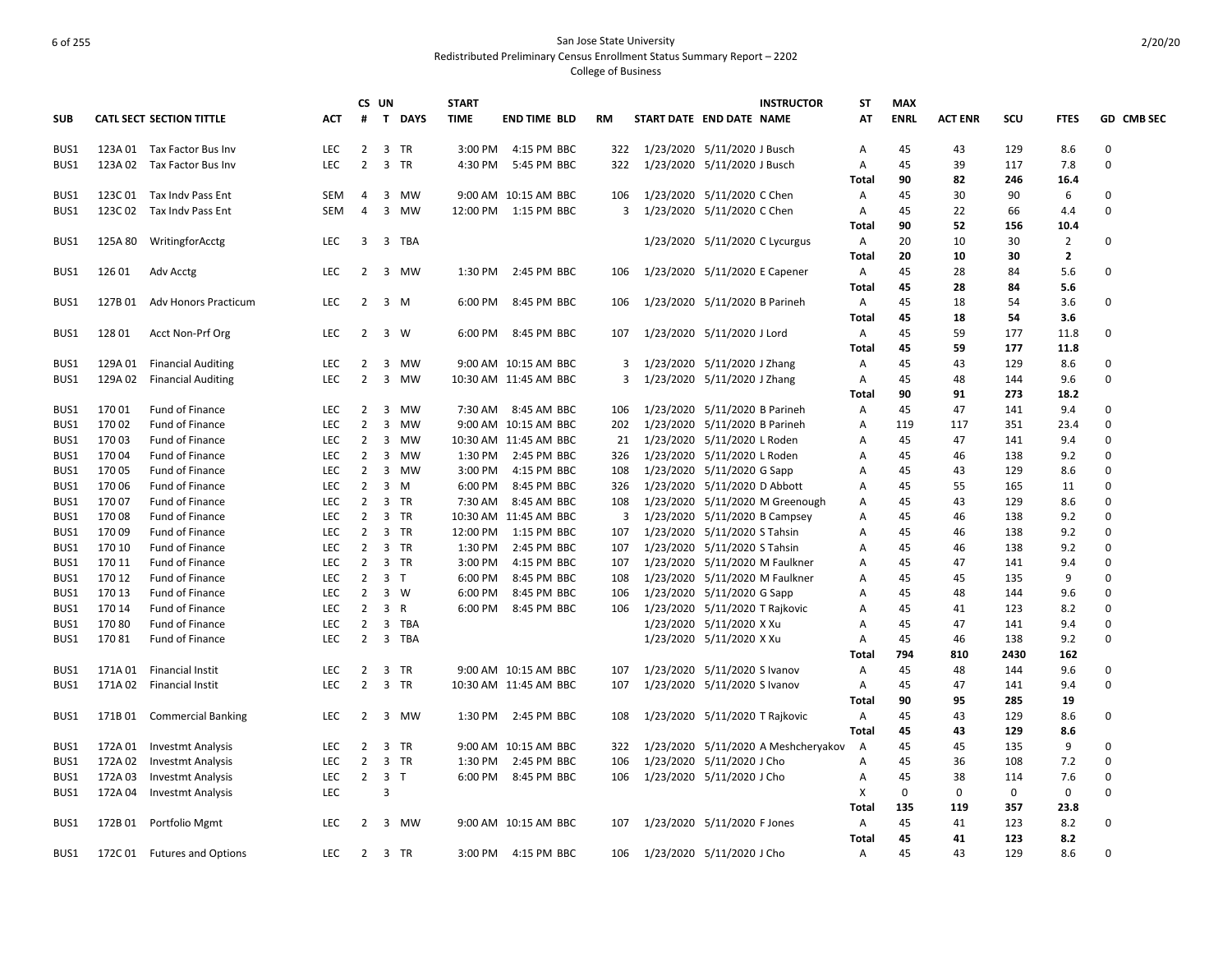|                  |         |                                 |            |                | CS UN        |             | <b>START</b> |                       |           | <b>INSTRUCTOR</b>                     | SΤ           | <b>MAX</b>  |                |       |              |                   |
|------------------|---------|---------------------------------|------------|----------------|--------------|-------------|--------------|-----------------------|-----------|---------------------------------------|--------------|-------------|----------------|-------|--------------|-------------------|
| <b>SUB</b>       |         | <b>CATL SECT SECTION TITTLE</b> | <b>ACT</b> | #              | $\mathbf{T}$ | <b>DAYS</b> | <b>TIME</b>  | <b>END TIME BLD</b>   | <b>RM</b> | START DATE END DATE NAME              | AT           | <b>ENRL</b> | <b>ACT ENR</b> | scu   | <b>FTES</b>  | <b>GD CMB SEC</b> |
|                  |         |                                 |            |                |              |             |              |                       |           |                                       | <b>Total</b> | 45          | 43             | 129   | 8.6          |                   |
| BUS1             | 172D 01 | Student Fund                    | <b>LEC</b> | 3              |              | 3 TR        | 1:30 PM      | 2:45 PM BBC           | 303       | 1/23/2020 5/11/2020 S Ivanov          | A            | 24          | 20             | 60    | 4            | <sup>0</sup>      |
|                  |         |                                 |            |                |              |             |              |                       |           |                                       | <b>Total</b> | 24          | 20             | 60    | 4            |                   |
| BUS1             | 173A01  | Fin Mgt Theory Pol              | <b>LEC</b> | $\overline{2}$ | 3            | MW          |              | 9:00 AM 10:15 AM BBC  | 322       | 1/23/2020 5/11/2020 T Rajkovic        | Α            | 45          | 48             | 144   | 9.6          | 0                 |
| BUS <sub>1</sub> | 173A02  | Fin Mgt Theory Pol              | <b>LEC</b> |                | 3            | MW          |              | 10:30 AM 11:45 AM BBC | 322       | 1/23/2020 5/11/2020 T Rajkovic        | A            | 45          | 48             | 144   | 9.6          | 0                 |
| BUS1             | 173A03  | Fin Mgt Theory Pol              | <b>LEC</b> | 2              |              | 3 TR        | 1:30 PM      | 2:45 PM BBC           | 322       | 1/23/2020 5/11/2020 B Campsey         | A            | 45          | 52             | 156   | 10.4         | 0                 |
|                  |         |                                 |            |                |              |             |              |                       |           |                                       | <b>Total</b> | 135         | 148            | 444   | 29.6         |                   |
| BUS1             | 173B02  | Prob in Fin Mgmt                | LEC        | 2              |              | $3 \, M$    | 6:00 PM      | 8:45 PM BBC           | 107       | 1/23/2020 5/11/2020 M Williams        | A            | 45          | 55             | 165   | 11           | 0                 |
|                  |         |                                 |            |                |              |             |              |                       |           |                                       | Total        | 45          | 55             | 165   | 11           |                   |
| BUS1             | 173C01  | <b>Entrepreneurial Finance</b>  | <b>LEC</b> | 2              | 3            | MW          | 3:00 PM      | 4:15 PM BBC           | 326       | 1/23/2020 5/11/2020 L Roden           | A            | 45          | 50             | 150   | 10           | 0                 |
|                  |         |                                 |            |                |              |             |              |                       |           |                                       | <b>Total</b> | 45          | 50             | 150   | 10           |                   |
| BUS <sub>1</sub> | 17701   | Inter Bus Fin                   | LEC        | 2              |              | 3 TR        |              | 10:30 AM 11:45 AM BBC | 322       | 1/23/2020 5/11/2020 A Meshcheryakov   | A            | 45          | 47             | 141   | 9.4          | 0                 |
| BUS1             | 17702   | Inter Bus Fin                   | <b>LEC</b> | 2              |              | 3 TR        | 12:00 PM     | 1:15 PM BBC           | 322       | 1/23/2020 5/11/2020 A Meshcheryakov   | A            | 45          | 46             | 138   | 9.2          | 0                 |
|                  |         |                                 |            |                |              |             |              |                       |           |                                       | Total        | 90          | 93             | 279   | 18.6         |                   |
| BUS1             | 179B01  | Selec Top Bus Fin               | <b>LEC</b> | 2              | 3            | MW          |              | 10:30 AM 11:45 AM BBC | 107       | 1/23/2020 5/11/2020 F Jones           | A            | 45          | 27             | 81    | 5.4          | 0                 |
|                  |         |                                 |            |                |              |             |              |                       |           |                                       | Total        | 45          | 27             | 81    | 5.4          |                   |
| BUS1             | 180A01  | Indiv Study Acctg               | <b>SUP</b> | 36             |              | 1 TBA       |              |                       |           | 1/23/2020 5/11/2020 E Grace           | A            | 10          |                | 5     | 0.333333     | 0                 |
|                  |         |                                 |            |                |              |             |              |                       |           |                                       | Total        | 10          | 5              | 5     | 0.333333     |                   |
| BUS1             | 180C01  | Indiv Study Finan               | <b>SUP</b> | 36             |              | 1 TBA       |              |                       |           | 1/23/2020 5/11/2020 E Grace           | A            | 10          | 0              | 0     | $\Omega$     | 0                 |
|                  |         |                                 |            |                |              |             |              |                       |           |                                       | <b>Total</b> | 10          | 0              | 0     | $\mathbf{0}$ |                   |
| BUS1             | 196A 80 | <b>Acctg Analytics</b>          | <b>LEC</b> |                | 3            |             |              |                       |           |                                       | X            | 0           | 0              | 0     | 0            | 0                 |
|                  |         |                                 |            |                |              |             |              |                       |           |                                       | <b>Total</b> | 0           |                | O     | $\Omega$     |                   |
|                  |         |                                 |            |                |              |             |              |                       |           | <b>Accounting &amp; Finance Total</b> |              | 3563        | 3447           | 10331 | 688.7333     |                   |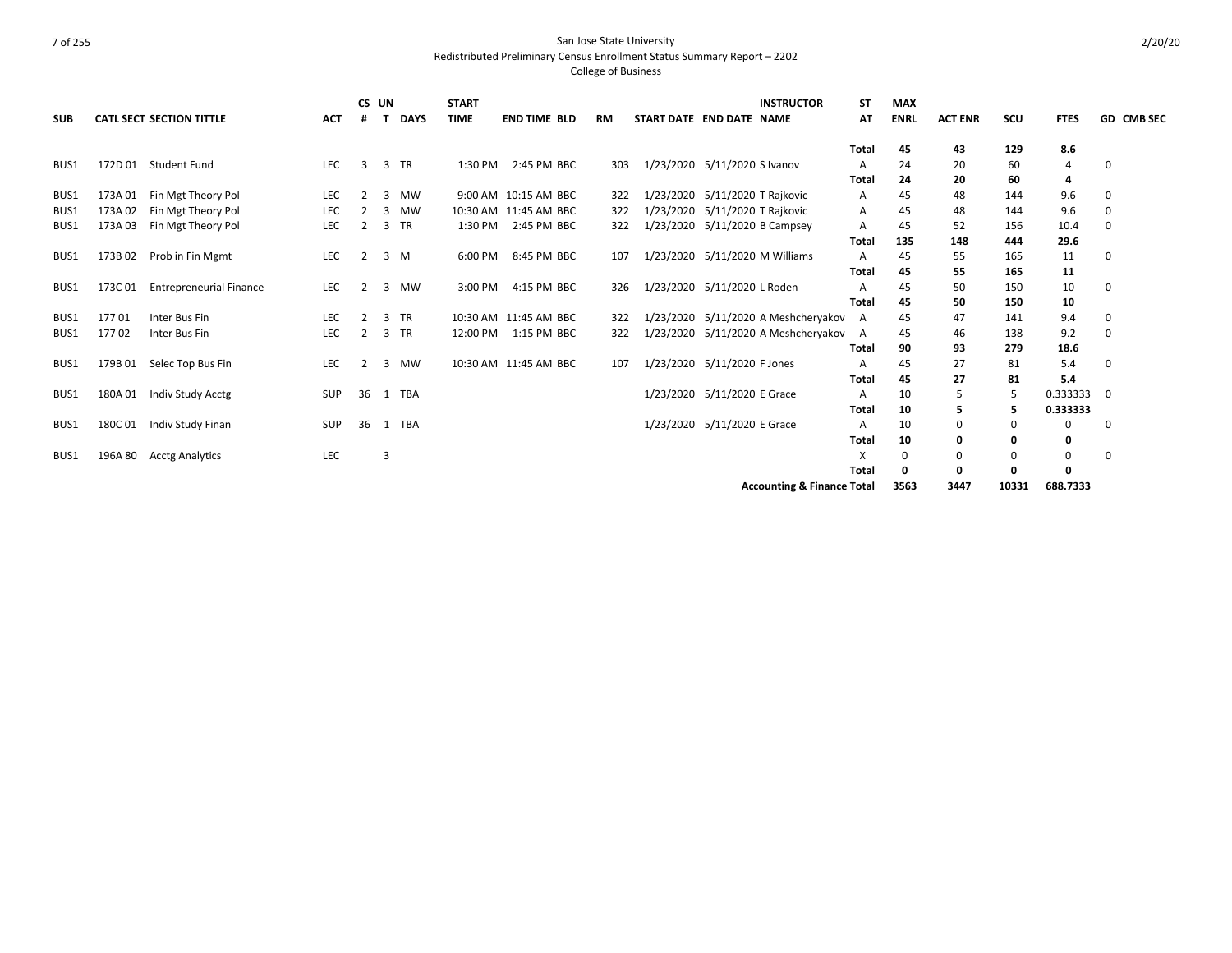College of Business

|            |                                   |                                 |            | CS UN          |                       | <b>START</b> |                      |     |           | <b>INSTRUCTOR</b>                     | <b>ST</b>    | <b>MAX</b>  |                |             |                |                   |
|------------|-----------------------------------|---------------------------------|------------|----------------|-----------------------|--------------|----------------------|-----|-----------|---------------------------------------|--------------|-------------|----------------|-------------|----------------|-------------------|
| <b>SUB</b> |                                   | <b>CATL SECT SECTION TITTLE</b> | ACT        | #              | T DAYS                | <b>TIME</b>  | <b>END TIME BLD</b>  | RM  |           | START DATE END DATE NAME              | AT           | <b>ENRL</b> | <b>ACT ENR</b> | scu         | <b>FTES</b>    | <b>GD CMB SEC</b> |
|            | <b>Business Graduate Programs</b> |                                 |            |                |                       |              |                      |     |           |                                       |              |             |                |             |                |                   |
| <b>BUS</b> | 202 01                            | Managing Glob Econ              | <b>LEC</b> | $\overline{2}$ | 3 <sub>5</sub>        | 2:00 PM      | 6:00 PM BBC          | 21  |           | 4/11/2020 4/11/2020                   | A            | 35          | 35             | 105         | 8.75           | 35                |
| <b>BUS</b> | 202 02                            | Managing Glob Econ              | LEC        | $\overline{2}$ | 3 <sub>5</sub>        | 2:00 PM      | 6:00 PM BBC          | 21  |           | 4/18/2020 4/25/2020                   | A            | 35          | 29             | 87          | 7.25           | 29                |
|            |                                   |                                 |            |                |                       |              |                      |     |           |                                       | Total        | 70          | 64             | 192         | 16             |                   |
| <b>BUS</b> | 220A 01                           | Fin Stmt Anal for Acnt          | <b>LEC</b> | $\overline{2}$ | 3 TR                  | 1:30 PM      | 5:30 PM BBC          |     |           | 3 3/17/2020 4/28/2020 Y Tian          | A            | 40          | 23             | 69          | 5.7            | 22                |
|            |                                   |                                 |            |                |                       |              |                      |     |           |                                       | Total        | 40          | 23             | 69          | 5.7            |                   |
| <b>BUS</b> | 220K80                            | Practicum                       | LEC        | 2              | 3<br>TBA              |              |                      |     |           | 1/23/2020 3/13/2020 C Lycurgus        | A            | 40          | 16             | 48          | $\overline{4}$ | 16                |
|            |                                   |                                 |            |                |                       |              |                      |     |           |                                       | Total        | 40          | 16             | 48          | 4              |                   |
| <b>BUS</b> |                                   | 220M 81 Accounting Ethics       | LEC        | 1              | $\overline{3}$<br>TBA |              |                      |     |           | 1/23/2020 3/13/2020 J Zhang           | $\mathsf{A}$ | 40          | 23             | 69          | 5.7            | 22                |
|            |                                   |                                 |            |                |                       |              |                      |     |           |                                       | Total        | 40          | 23             | 69          | 5.7            |                   |
| <b>BUS</b> |                                   | 220U 01 IT Audit & Int Control  | <b>LEC</b> | 2              | 3<br><b>MW</b>        | 1:30 PM      | 5:30 PM BBC          | 321 |           | 3/16/2020 4/27/2020 E Huerta Espinosa | A            | 30          | 21             | 63          | 5.2            | 20                |
|            |                                   |                                 |            |                |                       |              |                      |     |           |                                       | Total        | 30          | 21             | 63          | 5.2            |                   |
| <b>BUS</b> | 220X 01                           | Bus Anal & Val Fin              | LEC        | $\overline{2}$ | 3 <sub>5</sub>        | 9:00 AM      | 6:00 PM BBC          | 22  | 5/2/2020  | 5/2/2020                              | A            | 30          | $\overline{2}$ | 6           | 0.45           | 1                 |
|            |                                   |                                 |            |                |                       |              |                      |     |           |                                       | Total        | 30          | $\overline{2}$ | 6           | 0.45           |                   |
| <b>BUS</b> | 220Z01                            | <b>Account Analytics</b>        | <b>LEC</b> | 2              | 3 W                   | 1:30 PM      | 5:30 PM BBC          | 321 | 5/6/2020  | 5/6/2020                              | $\mathsf{A}$ | 30          | 22             | 66          | 5.5            | 22                |
|            |                                   |                                 |            |                |                       |              |                      |     |           |                                       | Total        | 30          | 22             | 66          | 5.5            |                   |
| <b>BUS</b> | 23001                             | <b>Marketing Mgmt</b>           | <b>LEC</b> | $\overline{2}$ | 3 <sub>5</sub>        | 9:00 AM      | 6:00 PM BBC          | 21  |           | 2/22/2020 2/22/2020                   | A            | 35          | 35             | 105         | 8.75           | 35                |
| <b>BUS</b> | 23002                             | <b>Marketing Mgmt</b>           | <b>LEC</b> | $\overline{2}$ | 3 TBA                 |              |                      |     |           | 1/27/2020 3/14/2020                   | Α            | 35          | 33             | 99          | 8.25           | 33                |
|            |                                   |                                 |            |                |                       |              |                      |     |           |                                       | <b>Total</b> | 70          | 68             | 204         | 17             |                   |
| <b>BUS</b> | 23104                             | Consumer Mkt Behav              | SEM        | 5              | 3 <sub>5</sub>        | 9:00 AM      | 1:00 PM BBC          | 21  |           | 4/11/2020 4/18/2020                   | A            | 40          | 33             | 99          | 8.25           | 33                |
|            |                                   |                                 |            |                |                       |              |                      |     |           |                                       | Total        | 40          | 33             | 99          | 8.25           |                   |
| <b>BUS</b> | 25001                             | Law & Ethics                    | LEC        | $\overline{2}$ | 3 <sub>5</sub>        | 1:00 PM      | 5:00 PM BBC          | 105 | 2/29/2020 | 3/7/2020                              | Α            | 35          | 34             | 102         | 8.5            | 34                |
| <b>BUS</b> | 25002                             | Law & Ethics                    | LEC        | $\overline{2}$ | 3 <sub>5</sub>        | 1:00 PM      | 5:00 PM BBC          | 22  | 2/29/2020 | 3/7/2020                              | A            | 35          | 29             | 87          | 7.25           | 29                |
|            |                                   |                                 |            |                |                       |              |                      |     |           |                                       | Total        | 70          | 63             | 189         | 15.75          |                   |
| <b>BUS</b> | 25104                             | Strat Hum Cap Prfm              | <b>LEC</b> | $\overline{2}$ | 3 F                   |              | 6:00 PM 10:00 PM BBC | 21  | 2/28/2020 | 3/6/2020                              | $\mathsf{A}$ | 40          | 19             | 57          | 4.75           | 19                |
|            |                                   |                                 |            |                |                       |              |                      |     |           |                                       | Total        | 40          | 19             | 57          | 4.75           |                   |
| <b>BUS</b> | 265 01                            | Silicon Valley Exp              | <b>LEC</b> | $\overline{2}$ | 2 TBA                 |              |                      |     |           | 1/21/2020 5/11/2020 V Agarwal         | A            | 50          | 40             | 80          | 6.666667       | 40                |
|            |                                   |                                 |            |                |                       |              |                      |     |           |                                       | Total        | 50          | 40             | 80          | 6.666667       |                   |
| <b>BUS</b> | 26880                             | Mang Across Cult                | <b>LEC</b> | $\overline{2}$ | 3 TBA                 |              |                      |     |           | 1/23/2020 3/14/2020 J Osland          | A            | 40          | 29             | 87          | 7.25           | 29                |
|            |                                   |                                 |            |                |                       |              |                      |     |           |                                       | Total        | 40          | 29             | 87          | 7.25           |                   |
| <b>BUS</b> | 27304                             | <b>Bus Valuation</b>            | <b>LEC</b> | 3              | 3 <sub>5</sub>        | 9:00 AM      | 6:00 PM BBC          | 22  | 5/2/2020  | 5/2/2020                              | A            | 25          | 16             | 48          | $\overline{4}$ | 16                |
|            |                                   |                                 |            |                |                       |              |                      |     |           |                                       | <b>Total</b> | 25          | 16             | 48          | 4              |                   |
| <b>BUS</b> | 280IS 01                          | Ind Study                       | <b>SUP</b> | 25             | 3 TBA                 |              |                      |     |           | 1/23/2020 5/11/2020 T Altura          | A            | 5           | 1              | 3           | 0.25           | 1                 |
|            |                                   |                                 |            |                |                       |              |                      |     |           |                                       | Total        | 5           | 1              | 3           | 0.25           |                   |
| <b>BUS</b> | 290 01                            | <b>Strategic Thinking</b>       | LEC        | $\overline{2}$ | 3 <sub>5</sub>        | 9:00 AM      | 6:00 PM BBC          | 205 |           | 4/25/2020 4/25/2020                   | Α            | 25          | 19             | 57          | 4.75           | 19                |
| <b>BUS</b> | 290 02                            | <b>Strategic Thinking</b>       | <b>LEC</b> | $\overline{2}$ | 3 R                   |              | 6:00 PM 10:00 PM BBC | 22  |           | 1/23/2020 5/11/2020 G Radine          | Α            | 25          | 26             | 78          | 6.5            | 26                |
|            |                                   |                                 |            |                |                       |              |                      |     |           |                                       | Total        | 50          | 45             | 135         | 11.25          |                   |
| <b>BUS</b> | 297D01                            | Spec Topics Bus Adm             | LEC        | $\overline{2}$ | 3 TBA                 |              |                      |     |           | 1/21/2020 5/11/2020                   | Α            | 10          | $\mathbf 0$    | $\mathbf 0$ | 0              | $\mathbf 0$       |
|            |                                   |                                 |            |                |                       |              |                      |     |           |                                       | Total        | 10          | 0              | 0           | 0              |                   |
| <b>BUS</b> | 298 01                            | Master's Project                | <b>SUP</b> |                | 3                     |              |                      |     |           |                                       | X            | 0           | 0              | $\Omega$    | 0              | 0                 |
| <b>BUS</b> | 298 03                            | Master's Project                | SUP        |                | 3                     |              |                      |     |           |                                       | X            | 0           | $\mathbf 0$    | $\Omega$    | 0              | $\Omega$          |
|            |                                   |                                 |            |                |                       |              |                      |     |           |                                       | <b>Total</b> | 0           | 0              | 0           | 0              |                   |
| <b>BUS</b> | 298C01                            | <b>CMBA</b> Internship          | <b>SUP</b> | 48             | 3 TBA                 |              |                      |     |           | 1/23/2020 5/11/2020 M Pagani          | A            | 5           | $\mathbf{1}$   | 3           | 0.25           | 1                 |
|            |                                   |                                 |            |                |                       |              |                      |     |           |                                       | <b>Total</b> | 5           | 1              | 3           | 0.25           |                   |
| <b>BUS</b> | 298101                            | Applied Bus Intern              | SUP        | 48             | 1 TBA                 |              |                      |     |           | 1/23/2020 5/11/2020                   | Α            | 5           | $\mathbf 0$    | $\Omega$    | 0              | $\mathbf 0$       |
|            |                                   |                                 |            |                |                       |              |                      |     |           |                                       | Total        | 5           | $\Omega$       | n           | $\Omega$       |                   |
|            |                                   |                                 |            |                |                       |              |                      |     |           |                                       |              |             |                |             |                |                   |

2/20/20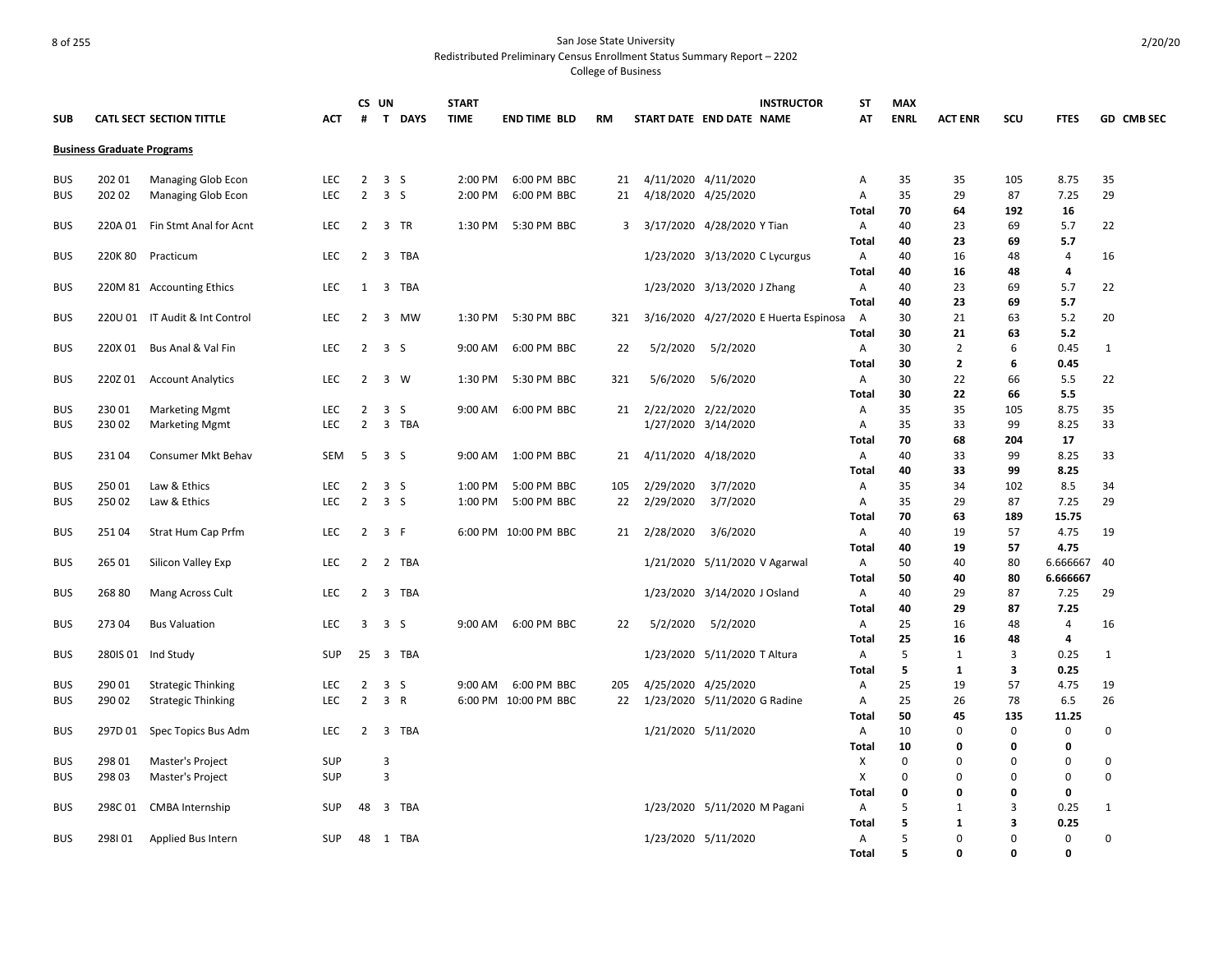| <b>SUB</b> | <b>CATL SECT SECTION TITTLE</b> | <b>ACT</b> | CS UN | <b>DAYS</b> | <b>START</b><br><b>TIME</b> | <b>END TIME BLD</b> | RM | START DATE END DATE NAME | <b>INSTRUCTOR</b>                       | SΤ<br>АΤ | <b>MAX</b><br><b>ENRL</b> | <b>ACT ENR</b> | scu  | <b>FTES</b> | <b>GD CMB SEC</b> |
|------------|---------------------------------|------------|-------|-------------|-----------------------------|---------------------|----|--------------------------|-----------------------------------------|----------|---------------------------|----------------|------|-------------|-------------------|
|            |                                 |            |       |             |                             |                     |    |                          | <b>Business Graduate Programs Total</b> |          | 690                       | 486            | 1418 | 117.9667    |                   |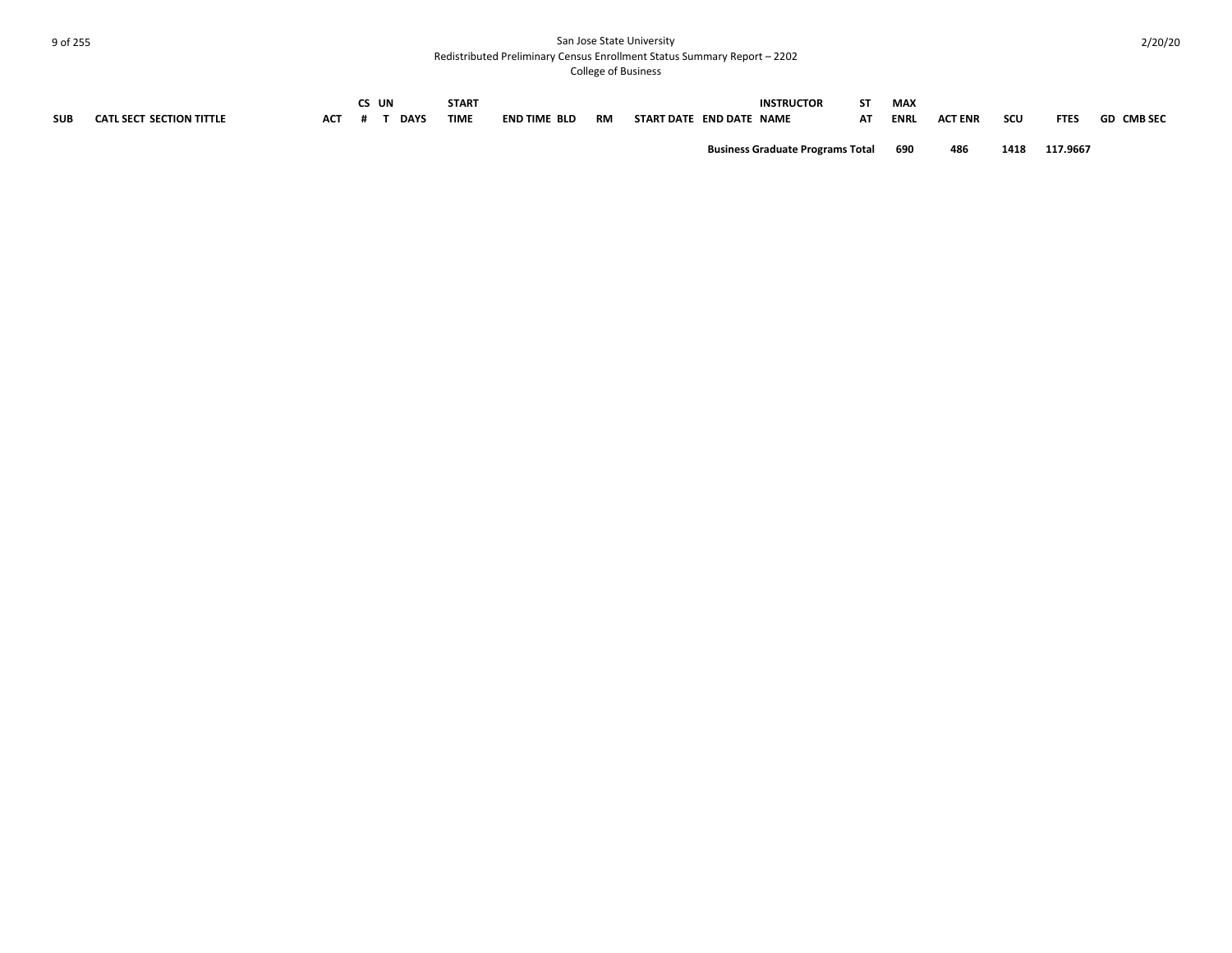|                                      |                  |                                              |                   |                | CS UN          |                | <b>START</b> |                       |              |                          |                                  | <b>INSTRUCTOR</b>                  | SΤ             | <b>MAX</b>  |                |      |             |             |
|--------------------------------------|------------------|----------------------------------------------|-------------------|----------------|----------------|----------------|--------------|-----------------------|--------------|--------------------------|----------------------------------|------------------------------------|----------------|-------------|----------------|------|-------------|-------------|
| <b>SUB</b>                           |                  | <b>CATL SECT SECTION TITTLE</b>              | <b>ACT</b>        | #              |                | T DAYS         | TIME         | <b>END TIME BLD</b>   | <b>RM</b>    | START DATE END DATE NAME |                                  |                                    | AT             | <b>ENRL</b> | <b>ACT ENR</b> | scu  | <b>FTES</b> | GD CMB SEC  |
|                                      |                  |                                              |                   |                |                |                |              |                       |              |                          |                                  |                                    |                |             |                |      |             |             |
| <b>Marketing</b>                     |                  |                                              |                   |                |                |                |              |                       |              |                          |                                  |                                    |                |             |                |      |             |             |
| BUS <sub>2</sub>                     | 90 02            | <b>Bus Statistics</b>                        | SEM               | 4              |                | 3 W            | 6:00 PM      | 8:45 PM BBC           | 204          |                          | 1/23/2020 5/11/2020 J Johnson    |                                    | A              | 119         | 118            | 354  | 23.6        | $\mathbf 0$ |
| BUS <sub>2</sub>                     | 90 03            | <b>Bus Statistics</b>                        | <b>SEM</b>        | $\overline{4}$ | $\overline{3}$ | MW             |              | 9:00 AM 10:15 AM BBC  | 301          |                          |                                  | 1/23/2020 5/11/2020 A Kalinowski   | Α              | 45          | 42             | 126  | 8.4         | $\Omega$    |
| BUS <sub>2</sub>                     | 90 04            | <b>Bus Statistics</b>                        | SEM               | 4              | $\overline{3}$ | MW             |              | 10:30 AM 11:45 AM BBC | 301          |                          |                                  | 1/23/2020 5/11/2020 A Kalinowski   | A              | 45          | 43             | 129  | 8.6         | $\mathbf 0$ |
| BUS <sub>2</sub>                     | 90 05            | <b>Bus Statistics</b>                        | <b>SEM</b>        | $\overline{4}$ | 3              | TR             |              | 3:00 PM 4:15 PM DMH   | 161          |                          |                                  | 1/23/2020 5/11/2020 M Saseetharran | A              | 45          | 46             | 138  | 9.2         | $\mathbf 0$ |
| BUS <sub>2</sub>                     | 90 80            | <b>Bus Statistics</b>                        | SEM               | 4              | $\mathbf{3}$   | TBA            |              |                       |              |                          | 1/23/2020 5/11/2020 S Silver     |                                    | Α              | 45          | 41             | 123  | 8.2         | $\mathbf 0$ |
| BUS <sub>2</sub>                     | 90 81            | <b>Bus Statistics</b>                        | <b>SEM</b>        | 4              | $\overline{3}$ | TBA            |              |                       |              |                          | 1/23/2020 5/11/2020 S Silver     |                                    | A              | 45          | 38             | 114  | 7.6         | $\Omega$    |
|                                      |                  |                                              |                   |                |                |                |              |                       |              |                          |                                  |                                    | Total          | 344         | 328            | 984  | 65.6        |             |
| BUS <sub>2</sub>                     | 13001            | Intro to Marketing                           | LEC               | $\overline{2}$ | 3              | MW             |              | 9:00 AM 10:15 AM BBC  | 320          |                          | 1/23/2020 5/11/2020 T Louie      |                                    | A              | 45          | 42             | 126  | 8.4         | $\mathbf 0$ |
| BUS2                                 | 13002            | Intro to Marketing                           | <b>LEC</b>        | $\overline{2}$ | 3              | MW             |              | 10:30 AM 11:45 AM BBC | 320          |                          | 1/23/2020 5/11/2020 T Louie      |                                    | A              | 45          | 44             | 132  | 8.8         | $\Omega$    |
| BUS <sub>2</sub>                     | 13003            | Intro to Marketing                           | <b>LEC</b>        | $\overline{2}$ | $\overline{3}$ | MW             | 12:00 PM     | 1:15 PM BBC           | 320          |                          | 1/23/2020 5/11/2020 T Louie      |                                    | A              | 45          | 43             | 129  | 8.6         | $\Omega$    |
| BUS <sub>2</sub>                     | 13004            | Intro to Marketing                           | <b>LEC</b>        | $\overline{2}$ |                | 3 TR           |              | 9:00 AM 10:15 AM BBC  | 22           |                          | 1/23/2020 5/11/2020 S Lilienthal |                                    | A              | 45          | 48             | 144  | 9.6         | $\Omega$    |
| BUS <sub>2</sub>                     | 130 05           | Intro to Marketing                           | <b>LEC</b>        | $\overline{2}$ |                | 3 TR           | 3:00 PM      | 4:15 PM BBC           | 105          |                          | 1/23/2020 5/11/2020 W Easter     |                                    | A              | 45          | 42             | 126  | 8.4         | $\Omega$    |
| BUS <sub>2</sub>                     | 130 06           | Intro to Marketing                           | <b>LEC</b>        | $\overline{2}$ |                | 3 <sub>1</sub> | 6:00 PM      | 8:45 PM SCI           | 142          |                          | 1/23/2020 5/11/2020 R Reed       |                                    | $\overline{A}$ | 119         | 143            | 429  | 28.6        | $\Omega$    |
| BUS <sub>2</sub>                     | 13007            | Intro to Marketing                           | LEC               | $\overline{2}$ |                | 3 W            | 6:00 PM      | 8:45 PM BBC           | 202          |                          | 1/23/2020 5/11/2020 G Castro     |                                    | Α              | 119         | 119            | 357  | 23.8        | $\mathbf 0$ |
| BUS <sub>2</sub>                     | 13008            | Intro to Marketing                           | <b>LEC</b>        | $\overline{2}$ | $\overline{3}$ | R              | 3:00 PM      | 5:45 PM BBC           | 324          |                          | 1/23/2020 5/11/2020 B Makani     |                                    | Α              | 45          | 45             | 135  | 9           | $\Omega$    |
| BUS <sub>2</sub>                     | 13080            | Intro to Marketing                           | <b>LEC</b>        | $\overline{2}$ |                | 3 TBA          |              |                       |              |                          | 1/23/2020 5/11/2020 M Easter     |                                    | Α              | 45          | 42             | 126  | 8.4         | $\Omega$    |
| BUS <sub>2</sub>                     | 13081            | Intro to Marketing                           | <b>LEC</b>        | 2              | 3              | TBA            |              |                       |              |                          | 1/23/2020 5/11/2020 M Easter     |                                    | Α              | 45          | 44             | 132  | 8.8         | $\mathbf 0$ |
| BUS <sub>2</sub>                     | 13082            | Intro to Marketing                           | <b>LEC</b>        | $\overline{2}$ |                | 3 TBA          |              |                       |              |                          | 1/23/2020 5/11/2020 M Easter     |                                    | A              | 45          | 44             | 132  | 8.8         | $\Omega$    |
| BUS <sub>2</sub>                     | 13083            | Intro to Marketing                           | LEC               | $\overline{2}$ | $\overline{3}$ | TBA            |              |                       |              |                          | 1/23/2020 5/11/2020 M Merz       |                                    | Α              | 45          | 48             | 144  | 9.6         | $\mathbf 0$ |
| BUS <sub>2</sub>                     | 13084            | Intro to Marketing                           | <b>LEC</b>        | $\overline{2}$ |                | 3 TBA          |              |                       |              |                          | 1/23/2020 5/11/2020 M Merz       |                                    | A              | 45          | 50             | 150  | 10          | $\Omega$    |
|                                      |                  |                                              |                   |                |                |                |              |                       |              |                          |                                  |                                    | Total          | 733         | 754            | 2262 | 150.8       |             |
| BUS <sub>2</sub>                     | 131A 01          | Bus-to-Bus Mktg                              | <b>LEC</b>        |                |                | 2 3 TR         |              | 9:00 AM 10:15 AM BBC  | 226          |                          | 1/23/2020 5/11/2020 R Vitale     |                                    | A              | 45          | 46             | 138  | 9.2         | $\mathbf 0$ |
|                                      |                  |                                              |                   |                |                |                |              |                       |              |                          |                                  |                                    | Total          | 45          | 46             | 138  | 9.2         |             |
| BUS <sub>2</sub>                     |                  | 131D 01 Mkt in New Ventures                  | LEC               | 1              | $\overline{3}$ | MW             | 1:30 PM      | 2:45 PM BBC           | 105          |                          | 1/23/2020 5/11/2020 D McFeely    |                                    | A              | 45          | 43             | 129  | 8.6         | $\mathbf 0$ |
| BUS <sub>2</sub>                     | 131D 02          | Mkt in New Ventures                          | <b>LEC</b>        | 1              | $\overline{3}$ | MW             | 4:30 PM      | 5:45 PM BBC           | 105          |                          | 1/23/2020 5/11/2020 D McFeely    |                                    | A              | 45          | 40             | 120  | 8           | $\Omega$    |
|                                      |                  |                                              |                   |                |                |                |              |                       |              |                          |                                  |                                    | Total          | 90          | 83             | 249  | 16.6        |             |
| BUS2                                 | 132B01           | <b>Bus Logistics</b>                         | <b>SEM</b>        | 4              | 3              | MW             | 1:30 PM      | 2:45 PM BBC           | 320          |                          | 1/23/2020 5/11/2020 M Klein      |                                    | $\overline{A}$ | 45          | 41             | 123  | 8.2         | $\Omega$    |
| BUS <sub>2</sub>                     | 132B02           | <b>Bus Logistics</b>                         | SEM               | 4              | $\overline{3}$ | MW             | 3:00 PM      | 4:15 PM BBC           | 320          |                          | 1/23/2020 5/11/2020 M Klein      |                                    | A              | 45          | 42             | 126  | 8.4         | $\Omega$    |
|                                      |                  |                                              |                   |                |                |                |              |                       |              |                          |                                  |                                    | Total          | 90          | 83             | 249  | 16.6        |             |
| BUS <sub>2</sub>                     | 133A 01          | <b>Interntl Marketing</b>                    | SEM               | 4              | 3              | TR             |              | 9:00 AM 10:15 AM BBC  | 224          |                          | 1/23/2020 5/11/2020 R Murray     |                                    | A              | 45          | 47             | 141  | 9.4         | $\mathbf 0$ |
| BUS <sub>2</sub>                     | 133A 02          | <b>Interntl Marketing</b>                    | <b>SEM</b>        | 4              |                | 3 TR           | 1:30 PM      | 2:45 PM BBC           | 105          |                          | 1/23/2020 5/11/2020 D McFeely    |                                    | A              | 45          | 41             | 123  | 8.2         | $\Omega$    |
|                                      |                  |                                              |                   |                |                |                |              |                       |              |                          |                                  |                                    | <b>Total</b>   | 90          | 88             | 264  | 17.6        |             |
| BUS <sub>2</sub>                     |                  | 133C 01 Int Mktg: Dev Nat                    | LEC               |                | 3              |                |              |                       |              |                          |                                  |                                    | $\mathsf{x}$   | 0           | $\Omega$       | 0    | 0           | $\Omega$    |
|                                      |                  |                                              |                   |                |                |                |              |                       |              |                          |                                  |                                    | Total          | 0           | 0              | 0    | $\mathbf 0$ |             |
| BUS <sub>2</sub>                     | 134A 01          | <b>Consumer Behavior</b>                     | SEM               | 4              | 3              | MW             | 1:30 PM      | 2:45 PM BBC           | 22           |                          | 1/23/2020 5/11/2020 H Lee        |                                    | A              | 45          | 45             | 135  | 9           | $\mathbf 0$ |
| BUS <sub>2</sub>                     | 134A 02          | <b>Consumer Behavior</b>                     | SEM               | $\overline{4}$ | 3              | MW             | 3:00 PM      | 4:15 PM BBC           | $22^{\circ}$ |                          | 1/23/2020 5/11/2020 H Lee        |                                    | Α              | 45          | 45             | 135  | 9           | $\Omega$    |
| BUS <sub>2</sub>                     | 134A 80          | <b>Consumer Behavior</b>                     | SEM               | $\overline{4}$ | 3              | TBA            |              |                       |              |                          | 1/23/2020 5/11/2020 J Bechkoff   |                                    | Α              | 45          | 45             | 135  | 9           | $\mathbf 0$ |
| BUS <sub>2</sub>                     | 134A 81          | <b>Consumer Behavior</b>                     | SEM               | 4              |                | 3 TBA          |              |                       |              |                          | 1/23/2020 5/11/2020 J Bechkoff   |                                    | A              | 45          | 45             | 135  | 9           | $\Omega$    |
|                                      |                  |                                              |                   |                |                |                |              |                       |              |                          |                                  |                                    | Total          | 180         | 180            | 540  | 36          |             |
| BUS2                                 | 134B 01          | <b>Marketing Com</b>                         | SEM               | 4              |                | 3 M            | 3:00 PM      | 5:45 PM BBC           | 324          |                          | 1/23/2020 5/11/2020 G Castro     |                                    | A              | 45          | 48             | 144  | 9.6         | $\mathbf 0$ |
|                                      |                  |                                              |                   | $\overline{4}$ |                | 3 TR           | 12:00 PM     | 1:15 PM BBC           | 324          |                          | 1/23/2020 5/11/2020 R Vitale     |                                    | Α              | 45          | 44             | 132  |             | $\Omega$    |
| BUS <sub>2</sub><br>BUS <sub>2</sub> | 134B02<br>134B03 | <b>Marketing Com</b><br><b>Marketing Com</b> | <b>SEM</b><br>SEM | 4              |                | 3 TR           | 1:30 PM      | 2:45 PM BBC           | 324          |                          | 1/23/2020 5/11/2020 R Vitale     |                                    | A              | 45          | 26             | 78   | 8.8<br>5.2  | $\Omega$    |
|                                      |                  |                                              |                   |                |                |                |              |                       |              |                          |                                  |                                    | <b>Total</b>   | 135         | 118            | 354  | 23.6        |             |
| BUS <sub>2</sub>                     | 134C 01          | SMM                                          | <b>LEC</b>        | $\overline{2}$ |                | 3 TR           | 1:30 PM      | 2:45 PM BBC           | 224          |                          | 1/23/2020 5/11/2020 G Vinuales   |                                    | Α              | 45          | 45             | 135  | 9           | $\mathbf 0$ |
|                                      |                  |                                              |                   |                |                |                |              |                       |              |                          |                                  |                                    |                |             |                |      | 9           | $\Omega$    |
| BUS <sub>2</sub>                     | 134C 02 SMM      |                                              | <b>LEC</b>        | $\overline{2}$ |                | 3 TR           | 3:00 PM      | 4:15 PM BBC           | 224          |                          | 1/23/2020 5/11/2020 G Vinuales   |                                    | A              | 45          | 45             | 135  |             |             |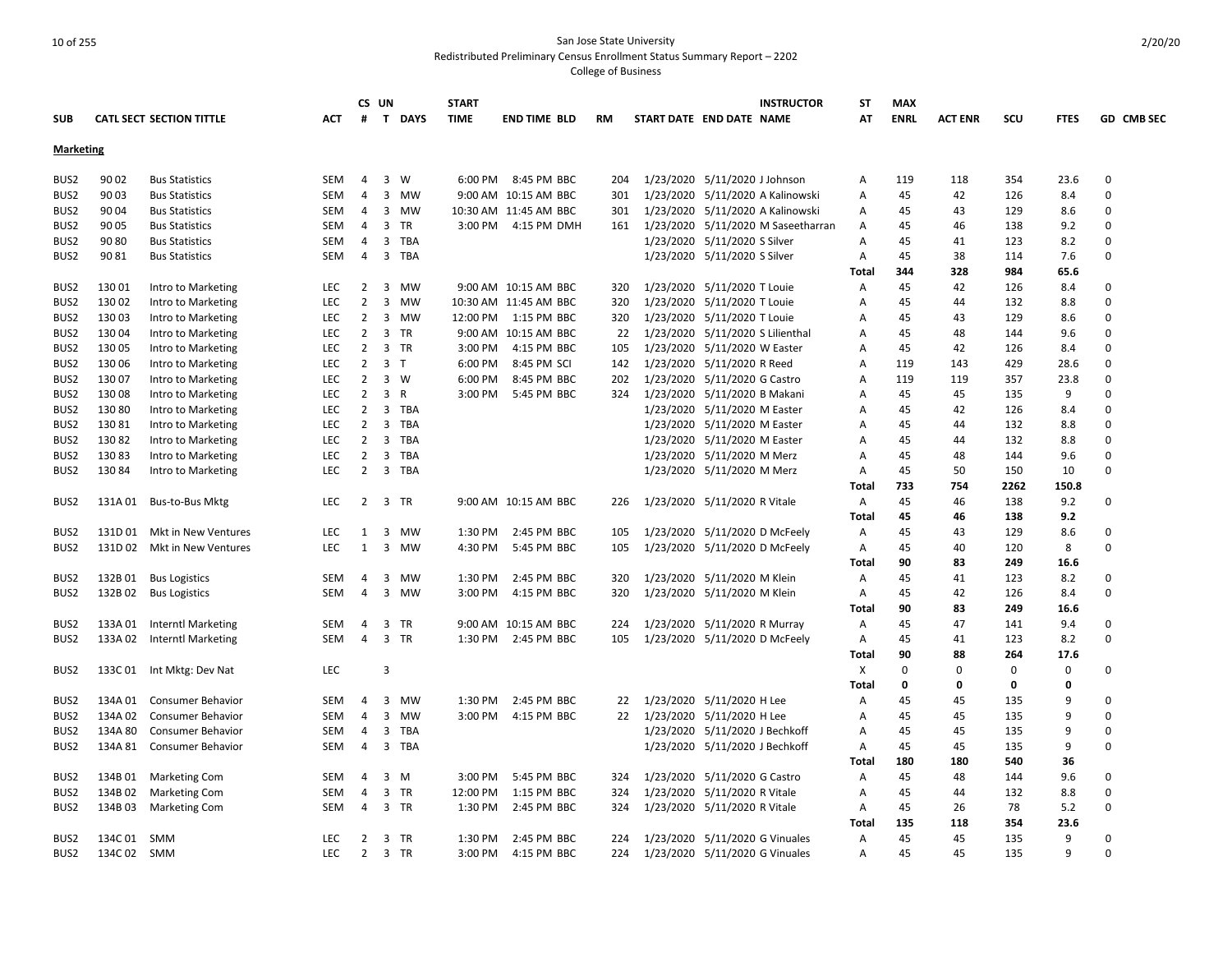|                  |         |                                 |            |                | CS UN          |          | <b>START</b> |                       |     | <b>INSTRUCTOR</b>                | <b>ST</b>      | <b>MAX</b>  |                |      |             |            |
|------------------|---------|---------------------------------|------------|----------------|----------------|----------|--------------|-----------------------|-----|----------------------------------|----------------|-------------|----------------|------|-------------|------------|
| <b>SUB</b>       |         | <b>CATL SECT SECTION TITTLE</b> | ACT        | #              |                | T DAYS   | <b>TIME</b>  | <b>END TIME BLD</b>   | RM  | START DATE END DATE NAME         | AT             | <b>ENRL</b> | <b>ACT ENR</b> | SCU  | <b>FTES</b> | GD CMB SEC |
|                  |         |                                 |            |                |                |          |              |                       |     |                                  | Total          | 90          | 90             | 270  | 18          |            |
| BUS <sub>2</sub> | 135 01  | Sales Management                | SEM        | 4              |                | $3 \, M$ | 6:00 PM      | 8:45 PM BBC           | 224 | 1/23/2020 5/11/2020 B Boveda     | Α              | 45          | 50             | 150  | 10          | $\Omega$   |
|                  |         |                                 |            |                |                |          |              |                       |     |                                  | Total          | 45          | 50             | 150  | 10          |            |
| BUS <sub>2</sub> | 13601   | <b>Product Development</b>      | SEM        | $\overline{4}$ | 3 <sub>T</sub> |          | 6:00 PM      | 8:45 PM BBC           | 224 | 1/23/2020 5/11/2020 V Agarwal    | Α              | 45          | 51             | 153  | 10.2        | $\Omega$   |
|                  |         |                                 |            |                |                |          |              |                       |     |                                  | Total          | 45          | 51             | 153  | 10.2        |            |
| BUS2             | 137A 80 | Soft Skills                     | <b>LEC</b> | 2              | 3              | TBA      |              |                       |     | 1/23/2020 5/11/2020 J Bechkoff   | Α              | 45          | 45             | 135  | 9           | $\Omega$   |
|                  |         |                                 |            |                |                |          |              |                       |     |                                  | Total          | 45          | 45             | 135  | 9           |            |
| BUS <sub>2</sub> | 137H 01 | <b>Mkt Honors Practicum</b>     | LEC        | 2              |                | 3 M      | 6:00 PM      | 8:45 PM BBC           | 320 | 1/23/2020 5/11/2020 R Vitale     | Α              | 30          | 24             | 72   | 4.8         | $\Omega$   |
|                  |         |                                 |            |                |                |          |              |                       |     |                                  | Total          | 30          | 24             | 72   | 4.8         |            |
| BUS2             | 137S 80 | <b>Mkt Special Topics</b>       | LEC        | $\overline{2}$ | 3              | TBA      |              |                       |     | 1/23/2020 5/11/2020 M Merz       | Α              | 45          | 54             | 162  | 10.8        | 0          |
|                  |         |                                 |            |                |                |          |              |                       |     |                                  | Total          | 45          | 54             | 162  | 10.8        |            |
| BUS <sub>2</sub> | 13801   | <b>Mktg Research</b>            | <b>SEM</b> | $\overline{4}$ | 3 <sub>T</sub> |          | 3:00 PM      | 5:45 PM BBC           | 324 | 1/23/2020 5/11/2020 R Sibley     | $\overline{A}$ | 45          | 50             | 150  | 10          | $\Omega$   |
| BUS <sub>2</sub> | 13802   | <b>Mktg Research</b>            | SEM        | 4              | 3 <sub>7</sub> |          | 6:00 PM      | 8:45 PM BBC           | 324 | 1/23/2020 5/11/2020 R Sibley     | A              | 45          | 51             | 153  | 10.2        | $\Omega$   |
| BUS2             | 138 80  | <b>Mktg Research</b>            | SEM        | 4              |                | 3 TBA    |              |                       |     | 1/23/2020 5/11/2020 J Zhang      | Α              | 45          | 49             | 147  | 9.8         | $\Omega$   |
| BUS <sub>2</sub> | 13881   | Mktg Research                   | SEM        | $\overline{4}$ |                | 3 TBA    |              |                       |     | 1/23/2020 5/11/2020 J Zhang      | Α              | 45          | 48             | 144  | 9.6         | $\Omega$   |
|                  |         |                                 |            |                |                |          |              |                       |     |                                  | Total          | 180         | 198            | 594  | 39.6        |            |
| BUS2             | 13901   | <b>Marketing Manage</b>         | SEM        | 4              |                | 3 TR     |              | 10:30 AM 11:45 AM BBC | 324 | 1/23/2020 5/11/2020 K Gehrt      | Α              | 45          | 28             | 84   | 5.6         | 0          |
| BUS <sub>2</sub> | 13902   | <b>Marketing Manage</b>         | <b>SEM</b> | $\overline{4}$ | $\overline{3}$ | TR       | 12:00 PM     | 1:15 PM BBC           | 224 | 1/23/2020 5/11/2020 K Gehrt      | Α              | 45          | 21             | 63   | 4.2         | $\Omega$   |
| BUS <sub>2</sub> | 13903   | <b>Marketing Manage</b>         | <b>SEM</b> | $\overline{4}$ | $\overline{3}$ | W        |              | 3:00 PM 5:45 PM BBC   | 324 | 1/23/2020 5/11/2020 R Sibley     | A              | 45          | 48             | 144  | 9.6         | $\Omega$   |
| BUS <sub>2</sub> | 13980   | <b>Marketing Manage</b>         | SEM        | 4              | $\overline{3}$ | TBA      |              |                       |     | 1/23/2020 5/11/2020 M Rajan      | A              | 45          | 48             | 144  | 9.6         | 0          |
|                  |         |                                 |            |                |                |          |              |                       |     |                                  | Total          | 180         | 145            | 435  | 29          |            |
| BUS <sub>2</sub> | 180F02  | Indiv Study Mktg                | <b>SUP</b> | 36             | 1              | TBA      |              |                       |     | 1/23/2020 5/11/2020 M Merz       | Α              | 10          | 3              | 3    | 0.2         | $\Omega$   |
| BUS <sub>2</sub> | 180F05  | Indiv Study Mktg                | SUP        | 36             |                | 2 TBA    |              |                       |     | 1/23/2020 5/11/2020 M Merz       | $\overline{A}$ | 10          | $\Omega$       | 0    | $\mathbf 0$ | $\Omega$   |
| BUS2             | 180F08  | Indiv Study Mktg                | SUP        | 36             |                | 3 TBA    |              |                       |     | 1/23/2020 5/11/2020 M Merz       | Α              | 10          | $\Omega$       | 0    | $\mathbf 0$ | 0          |
|                  |         |                                 |            |                |                |          |              |                       |     |                                  | Total          | 30          | 3              | 3    | 0.2         |            |
| BUS <sub>2</sub> | 19001   | <b>Quant Bus Analysis</b>       | <b>SEM</b> | $\overline{4}$ | 3              | MW       |              | 9:00 AM 10:15 AM BBC  | 224 | 1/23/2020 5/11/2020 O Yu         | $\overline{A}$ | 45          | 51             | 153  | 10.2        | $\Omega$   |
| BUS <sub>2</sub> | 190 02  | <b>Quant Bus Analysis</b>       | SEM        | 4              | $\overline{3}$ | MW       |              | 10:30 AM 11:45 AM BBC | 224 | 1/23/2020 5/11/2020 O Yu         | A              | 45          | 60             | 180  | 12          | $\Omega$   |
| BUS <sub>2</sub> | 19003   | <b>Quant Bus Analysis</b>       | SEM        | 4              | 3              | MW       | 1:30 PM      | 2:45 PM BBC           | 202 | 1/23/2020 5/11/2020 A Kalinowski | Α              | 119         | 118            | 354  | 23.6        | 0          |
| BUS2             | 19004   | <b>Quant Bus Analysis</b>       | SEM        | 4              |                | 3 MW     | 3:00 PM      | 4:15 PM BBC           | 105 | 1/23/2020 5/11/2020 A Kalinowski | Α              | 45          | 47             | 141  | 9.4         | $\Omega$   |
| BUS <sub>2</sub> | 190 05  | <b>Quant Bus Analysis</b>       | <b>SEM</b> | 4              | 3              | MW       | 3:00 PM      | 4:15 PM BBC           | 224 | 1/23/2020 5/11/2020 M Madadi     | A              | 45          | 48             | 144  | 9.6         | $\Omega$   |
| BUS <sub>2</sub> | 190 06  | <b>Quant Bus Analysis</b>       | SEM        | 4              |                | 3 MW     | 4:30 PM      | 5:45 PM BBC           | 224 | 1/23/2020 5/11/2020 M Madadi     | Α              | 45          | 48             | 144  | 9.6         | 0          |
| BUS <sub>2</sub> | 19007   | <b>Quant Bus Analysis</b>       | SEM        | 4              | 3              | TR       |              | 9:00 AM 10:15 AM BBC  | 4   | 1/23/2020 5/11/2020 B Makani     | Α              | 110         | 109            | 327  | 21.8        | 0          |
| BUS <sub>2</sub> | 19008   | <b>Quant Bus Analysis</b>       | SEM        | $\overline{4}$ |                | 3 TR     |              | 10:30 AM 11:45 AM BBC | 22  | 1/23/2020 5/11/2020 B Makani     | Α              | 45          | 50             | 150  | 10          | $\Omega$   |
| BUS <sub>2</sub> | 19009   | <b>Quant Bus Analysis</b>       | SEM        | 4              |                | 3 TR     | 12:00 PM     | 1:15 PM BBC           | 105 | 1/23/2020 5/11/2020 B Makani     | Α              | 45          | 50             | 150  | 10          | $\Omega$   |
| BUS <sub>2</sub> | 190 10  | <b>Quant Bus Analysis</b>       | SEM        | 4              |                | 3 TR     | 12:00 PM     | 1:15 PM BBC           | 22  | 1/23/2020 5/11/2020 R Murray     | Α              | 45          | 51             | 153  | 10.2        | 0          |
| BUS <sub>2</sub> | 190 11  | <b>Quant Bus Analysis</b>       | SEM        | 4              |                | 3 TR     | 1:30 PM      | 2:45 PM BBC           | 22  | 1/23/2020 5/11/2020 R Murray     | Α              | 45          | 50             | 150  | 10          | $\Omega$   |
| BUS <sub>2</sub> | 190 12  | <b>Quant Bus Analysis</b>       | <b>SEM</b> | $\overline{4}$ | 3 <sub>1</sub> |          | 6:00 PM      | 8:45 PM BBC           | 105 | 1/23/2020 5/11/2020 B Boveda     | Α              | 45          | 50             | 150  | 10          | $\Omega$   |
| BUS <sub>2</sub> | 190 13  | <b>Quant Bus Analysis</b>       | SEM        | 4              |                | $3 \, M$ | 6:00 PM      | 8:45 PM CL            | 204 | 1/23/2020 5/11/2020 O Yu         | Α              | 45          | 44             | 132  | 8.8         | 0          |
| BUS <sub>2</sub> | 19080   | <b>Quant Bus Analysis</b>       | SEM        | $\overline{4}$ |                | 3 TBA    |              |                       |     | 1/23/2020 5/11/2020 B Boveda     | Α              | 45          | 49             | 147  | 9.8         | $\Omega$   |
| BUS <sub>2</sub> | 19081   | <b>Quant Bus Analysis</b>       | <b>SEM</b> | 4              | 3              | TBA      |              |                       |     | 1/23/2020 5/11/2020 B Boveda     | A              | 45          | 49             | 147  | 9.8         | $\Omega$   |
| BUS <sub>2</sub> | 19082   | <b>Quant Bus Analysis</b>       | <b>SEM</b> | $\overline{4}$ |                | 3 TBA    |              |                       |     | 1/23/2020 5/11/2020 B Boveda     | Α              | 45          | 50             | 150  | 10          | $\Omega$   |
|                  |         |                                 |            |                |                |          |              |                       |     |                                  | <b>Total</b>   | 859         | 924            | 2772 | 184.8       |            |
| BUS <sub>2</sub> | 194A 01 | <b>Statistical Analysis</b>     | LEC        | $\overline{2}$ |                | 3 MW     |              | 9:00 AM 10:15 AM BBC  | 324 | 1/23/2020 5/11/2020 H Eisips     | Α              | 45          | 39             | 117  | 7.8         | $\Omega$   |
|                  |         |                                 |            |                |                |          |              |                       |     |                                  | <b>Total</b>   | 45          | 39             | 117  | 7.8         |            |
| BUS <sub>2</sub> | 194B 01 | <b>Business Analytics</b>       | LEC        | 2              |                | 3 MW     | 1:30 PM      | 2:45 PM BBC           | 324 | 1/23/2020 5/11/2020 H Eisips     | Α              | 45          | 47             | 141  | 9.4         | $\Omega$   |
| BUS2             |         | 194B 02 Business Analytics      | <b>LEC</b> | 2              |                | 3 MW     |              | 4:30 PM 5:45 PM BBC   | 320 | 1/23/2020 5/11/2020 H Eisips     | Α              | 45          | 34             | 102  | 6.8         | O          |
|                  |         |                                 |            |                |                |          |              |                       |     |                                  | <b>Total</b>   | 90          | 81             | 243  | 16.2        |            |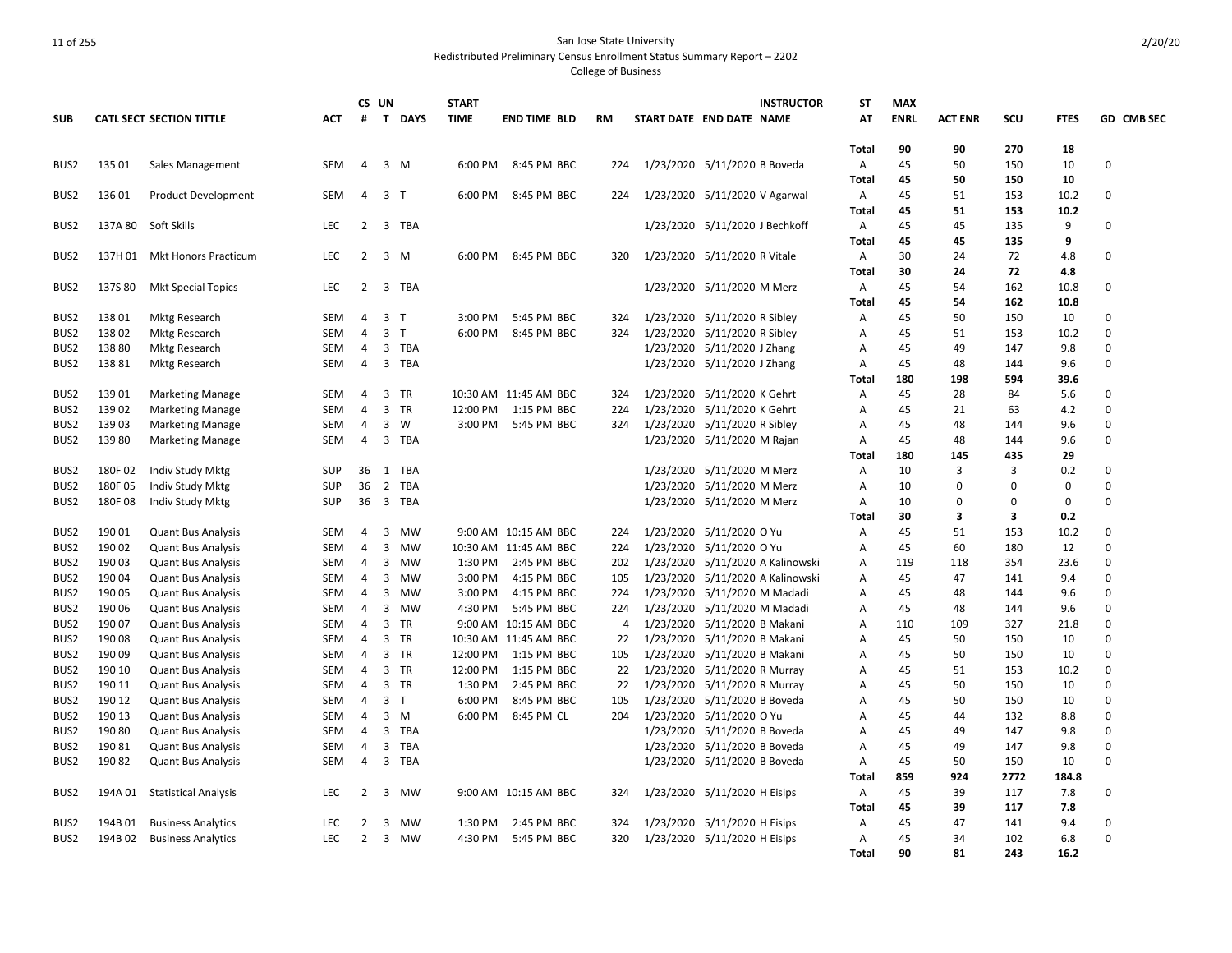|            |                                 |     | CS UN |             | <b>START</b> |                      |     |                          |                             | <b>INSTRUCTOR</b>      | SΤ    | <b>MAX</b>  |                |       |             |                   |
|------------|---------------------------------|-----|-------|-------------|--------------|----------------------|-----|--------------------------|-----------------------------|------------------------|-------|-------------|----------------|-------|-------------|-------------------|
| <b>SUB</b> | <b>CATL SECT SECTION TITTLE</b> | ACT |       | <b>DAYS</b> | <b>TIME</b>  | <b>END TIME BLD</b>  | RM  | START DATE END DATE NAME |                             |                        | AT    | <b>ENRL</b> | <b>ACT ENR</b> | scu   | <b>FTES</b> | <b>GD CMB SEC</b> |
| BUS2       | 195B01<br>Data Viz              |     |       | LEC 2 3 TR  | 7:30 AM      | 8:45 AM BBC          | 224 |                          | 1/23/2020 5/11/2020 H Patel |                        | A     | 45          | 49             | 147   | 9.85        |                   |
|            |                                 |     |       |             |              |                      |     |                          |                             |                        | Total | 45          | 49             | 147   | 9.85        |                   |
| BUS2       | 195D 01<br>Analytic Strategy    |     |       | LEC 2 3 TR  |              | 9:00 AM 10:15 AM BBC | 324 |                          | 1/23/2020 5/11/2020 K Gehrt |                        | A     | 45          | 27             | 81    | 5.4         | $\Omega$          |
|            |                                 |     |       |             |              |                      |     |                          |                             |                        | Total | 45          | -27            | 81    | 5.4         |                   |
|            |                                 |     |       |             |              |                      |     |                          |                             | <b>Marketing Total</b> |       | 3481        | 3460           | 10374 | 691.65      |                   |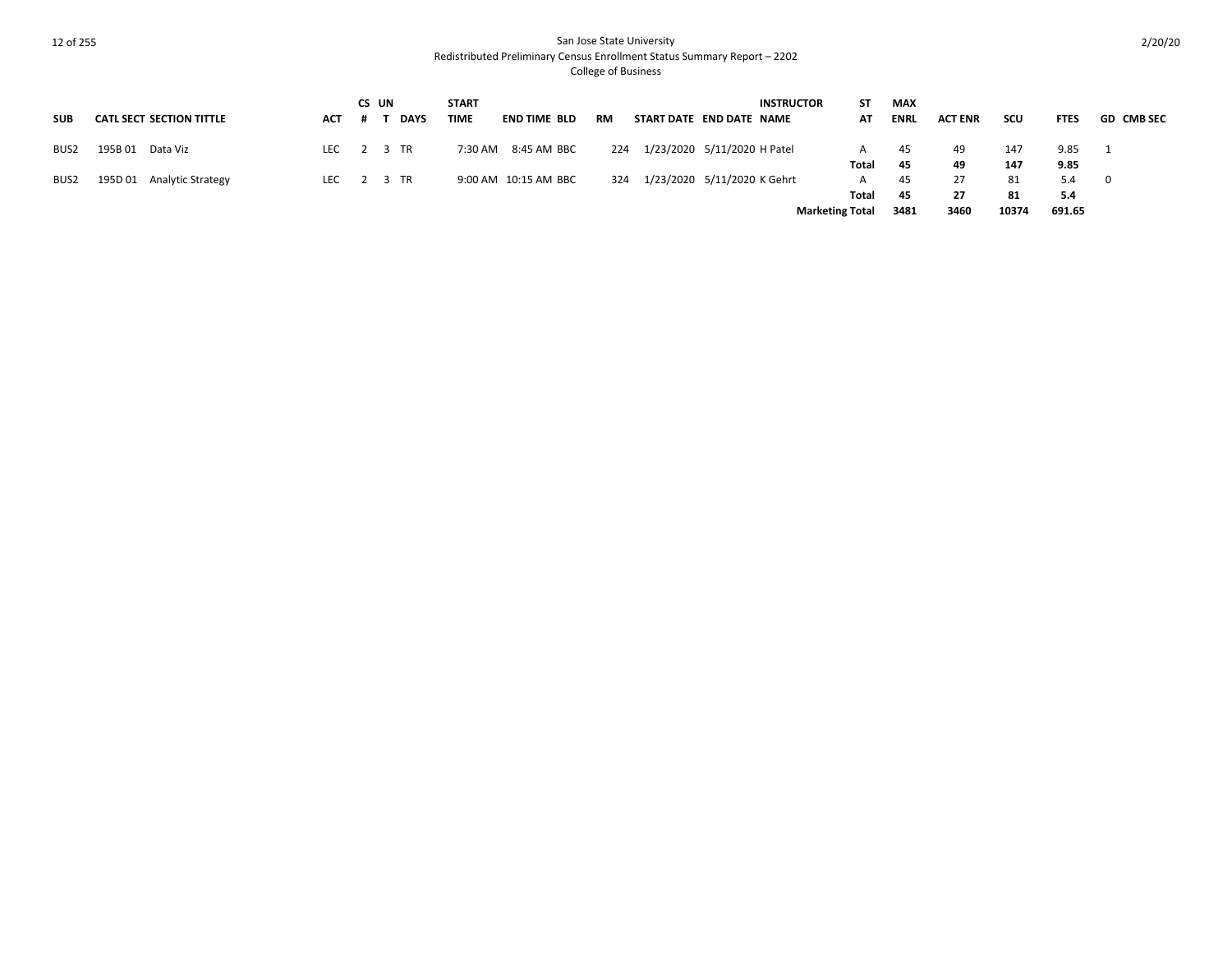College of Business

|            |        |                                                     |            |                | CS UN        |                | <b>START</b> |                       |           |                               |                              | <b>INSTRUCTOR</b>              | SΤ           | <b>MAX</b>  |                |      |             |             |
|------------|--------|-----------------------------------------------------|------------|----------------|--------------|----------------|--------------|-----------------------|-----------|-------------------------------|------------------------------|--------------------------------|--------------|-------------|----------------|------|-------------|-------------|
| <b>SUB</b> |        | <b>CATL SECT SECTION TITTLE</b>                     | ACT        | #              |              | T DAYS         | <b>TIME</b>  | END TIME BLD          | <b>RM</b> | START DATE END DATE NAME      |                              |                                | AT           | <b>ENRL</b> | <b>ACT ENR</b> | scu  | <b>FTES</b> | GD CMB SEC  |
|            |        | <b>School of Global Innovation &amp; Leadership</b> |            |                |              |                |              |                       |           |                               |                              |                                |              |             |                |      |             |             |
| BUS5       | 1601   | Intro Lrdshp & Innov                                | LEC        | 2              |              | 3 TR           |              | 10:30 AM 11:45 AM BBC | 226       | 1/23/2020 5/11/2020 J Tan     |                              |                                | Α            | 45          | 39             | 117  | 7.8         | 0           |
|            |        |                                                     |            |                |              |                |              |                       |           |                               |                              |                                | Total        | 45          | 39             | 117  | 7.8         |             |
| BUS5       | 14001  | <b>Fund of Oper Mgmt</b>                            | <b>LEC</b> | $\overline{2}$ |              | $3 \, M$       | 3:00 PM      | 5:45 PM BBC           | 226       |                               |                              | 1/23/2020 5/11/2020 R Salstrom | Α            | 45          | 51             | 153  | 10.2        | $\Omega$    |
| BUS5       | 140 02 | Fund of Oper Mgmt                                   | LEC        | $\overline{2}$ |              | $3 \, M$       | 6:00 PM      | 8:45 PM BBC           | 220       | 1/23/2020 5/11/2020 J Sung    |                              |                                | Α            | 45          | 44             | 132  | 8.8         | $\mathbf 0$ |
| BUS5       | 14003  | Fund of Oper Mgmt                                   | LEC        | $\overline{2}$ |              | 3 MW           |              | 10:30 AM 11:45 AM BBC | 220       | 1/23/2020 5/11/2020 Y Wu      |                              |                                | Α            | 45          | 47             | 141  | 9.4         | $\mathbf 0$ |
| BUS5       | 14004  | Fund of Oper Mgmt                                   | <b>LEC</b> | 2              | 3            | MW             | 12:00 PM     | 1:15 PM BBC           | 220       | 1/23/2020 5/11/2020 Y Wu      |                              |                                | Α            | 45          | 47             | 141  | 9.4         | 0           |
| BUS5       | 14005  | Fund of Oper Mgmt                                   | <b>LEC</b> | $\overline{2}$ |              | 3 MW           | 1:30 PM      | 2:45 PM BBC           | 226       | 1/23/2020 5/11/2020 S Zhou    |                              |                                | A            | 45          | 45             | 135  | 9           | $\Omega$    |
| BUS5       | 14006  | Fund of Oper Mgmt                                   | <b>LEC</b> | $\overline{2}$ |              | 3 <sub>1</sub> | 6:00 PM      | 8:45 PM BBC           | 226       | 1/23/2020 5/11/2020 J Song    |                              |                                | A            | 45          | 44             | 132  | 8.8         | $\Omega$    |
| BUS5       | 14007  | Fund of Oper Mgmt                                   | <b>LEC</b> | $\overline{2}$ |              | $3 \quad W$    | 6:00 PM      | 8:45 PM BBC           | 220       | 1/23/2020 5/11/2020 M Ashley  |                              |                                | Α            | 45          | 43             | 129  | 8.6         | $\Omega$    |
| BUS5       | 14008  | Fund of Oper Mgmt                                   | <b>LEC</b> | $\overline{2}$ |              | 3 TR           | 7:30 AM      | 8:45 AM BBC           | 104       | 1/23/2020 5/11/2020 C Lim     |                              |                                | Α            | 45          | 45             | 135  | 9           | $\mathbf 0$ |
| BUS5       | 14009  | Fund of Oper Mgmt                                   | LEC        | 2              |              | 3 TR           |              | 10:30 AM 11:45 AM BBC | 104       | 1/23/2020 5/11/2020 C Lim     |                              |                                | Α            | 45          | 46             | 138  | 9.2         | 0           |
| BUS5       | 140 10 | Fund of Oper Mgmt                                   | <b>LEC</b> | $\overline{2}$ |              | 3 TR           | 12:00 PM     | 1:15 PM BBC           | 226       | 1/23/2020 5/11/2020 J Tan     |                              |                                | Α            | 45          | 50             | 150  | 10          | $\Omega$    |
| BUS5       | 140 11 | <b>Fund of Oper Mgmt</b>                            | <b>LEC</b> | $\overline{2}$ |              | 3 TR           | 1:30 PM      | 2:45 PM BBC           | 226       | 1/23/2020 5/11/2020 J Tan     |                              |                                | Α            | 45          | 49             | 147  | 9.8         | $\Omega$    |
| BUS5       | 140 12 | Fund of Oper Mgmt                                   | <b>LEC</b> | $\overline{2}$ |              | 3 MW           | 3:00 PM      | 4:15 PM BBC           | 21        | 1/23/2020 5/11/2020 X Qi      |                              |                                | A            | 45          | 46             | 138  | 9.2         | $\Omega$    |
| BUS5       | 14080  | Fund of Oper Mgmt                                   | LEC        | $\overline{2}$ |              | 3 TBA          |              |                       |           |                               | 1/23/2020 5/11/2020 M Ashley |                                | Α            | 45          | 45             | 135  | 9           | $\Omega$    |
| BUS5       | 14081  | Fund of Oper Mgmt                                   | LEC.       | $\overline{2}$ |              | 3 TBA          |              |                       |           | 1/23/2020 5/11/2020 A Loomba  |                              |                                | Α            | 45          | 44             | 132  | 8.8         | 0           |
| BUS5       | 14082  | Fund of Oper Mgmt                                   | <b>LEC</b> | 2              |              | 3 TBA          |              |                       |           |                               | 1/23/2020 5/11/2020 A Loomba |                                | Α            | 45          | 45             | 135  | 9           | $\Omega$    |
| BUS5       | 14083  | Fund of Oper Mgmt                                   | <b>LEC</b> | $\overline{2}$ | $\mathbf{3}$ | TBA            |              |                       |           |                               | 1/23/2020 5/11/2020 X Qi     |                                | Α            | 45          | 47             | 141  | 9.4         | $\Omega$    |
| BUS5       | 14084  | Fund of Oper Mgmt                                   | <b>LEC</b> | $\overline{2}$ |              | 3 TBA          |              |                       |           |                               | 1/23/2020 5/11/2020 J Sung   |                                | Α            | 45          | 43             | 129  | 8.6         | $\Omega$    |
| BUS5       | 14085  | Fund of Oper Mgmt                                   | <b>LEC</b> | $\overline{2}$ | $\mathbf{3}$ | TBA            |              |                       |           |                               | 1/23/2020 5/11/2020 S Zhou   |                                | Α            | 45          | 45             | 135  | 9           | $\Omega$    |
| BUS5       | 14086  | Fund of Oper Mgmt                                   | <b>LEC</b> | $\overline{2}$ | $\mathbf{3}$ | TBA            |              |                       |           |                               | 1/23/2020 5/11/2020 S Zhou   |                                | Α            | 45          | 45             | 135  | 9           | $\mathbf 0$ |
| BUS5       | 14087  | Fund of Oper Mgmt                                   | LEC.       | $\overline{2}$ |              | 3 TBA          |              |                       |           |                               | 1/23/2020 5/11/2020 X Qi     |                                | Α            | 45          | 44             | 132  | 8.8         | $\Omega$    |
|            |        |                                                     |            |                |              |                |              |                       |           |                               |                              |                                | Total        | 900         | 915            | 2745 | 183         |             |
| BUS5       | 14101  | Proc & Supply Mgmt                                  | <b>LEC</b> | $\overline{2}$ |              | 3 MW           |              | 9:00 AM 10:15 AM BBC  | 220       | 1/23/2020 5/11/2020 C Lim     |                              |                                | Α            | 45          | 26             | 78   | 5.2         | 0           |
| BUS5       | 14102  | Proc & Supply Mgmt                                  | <b>LEC</b> | $\overline{2}$ |              | 3 TR           |              | 9:00 AM 10:15 AM BBC  | 104       | 1/23/2020 5/11/2020 C Lim     |                              |                                | Α            | 45          | 30             | 90   | 6           | $\Omega$    |
|            |        |                                                     |            |                |              |                |              |                       |           |                               |                              |                                | <b>Total</b> | 90          | 56             | 168  | 11.2        |             |
| BUS5       | 14201  | <b>Total Quality Mgmt</b>                           | LEC        | 2              |              | 3 MW           | 3:00 PM      | 4:15 PM BBC           | 220       | 1/23/2020 5/11/2020 T Shi     |                              |                                | Α            | 45          | 27             | 81   | 5.4         | 0           |
| BUS5       | 14202  | <b>Total Quality Mgmt</b>                           | <b>LEC</b> | $\overline{2}$ | 3            | MW             | 1:30 PM      | 2:45 PM BBC           | 224       | 1/23/2020 5/11/2020 T Shi     |                              |                                | Α            | 45          | 33             | 99   | 6.6         | 0           |
|            |        |                                                     |            |                |              |                |              |                       |           |                               |                              |                                | Total        | 90          | 60             | 180  | 12          |             |
| BUS5       | 144 01 | <b>Supply Chain Mgmt</b>                            | <b>LEC</b> | $\overline{2}$ | 3            | W              | 6:00 PM      | 8:45 PM BBC           | 222       | 1/23/2020 5/11/2020 M Zhou    |                              |                                | Α            | 45          | 22             | 66   | 4.4         | 0           |
| BUS5       | 144 80 | <b>Supply Chain Mgmt</b>                            | <b>LEC</b> | $\overline{2}$ |              | 3 TBA          |              |                       |           |                               | 1/23/2020 5/11/2020 M Zhou   |                                | Α            | 45          | 43             | 129  | 8.6         | $\Omega$    |
|            |        |                                                     |            |                |              |                |              |                       |           |                               |                              |                                | Total        | 90          | 65             | 195  | 13          |             |
| BUS5       | 145 01 | <b>Global Operations Strategy</b>                   | <b>LEC</b> | $\overline{2}$ | 3 R          |                | 6:00 PM      | 8:45 PM BBC           | 226       | 1/23/2020 5/11/2020 G Naroola |                              |                                | Α            | 45          | 49             | 147  | 9.8         | $\Omega$    |
|            |        |                                                     |            |                |              |                |              |                       |           |                               |                              |                                | Total        | 45          | 49             | 147  | 9.8         |             |
| BUS5       | 146 01 | <b>Fund Project Mgmt</b>                            | <b>LEC</b> | 3              |              | $3 \quad W$    | 3:00 PM      | 5:45 PM BBC           | 226       | 1/23/2020 5/11/2020 J Song    |                              |                                | Α            | 45          | 42             | 126  | 8.4         | 0           |
| BUS5       | 146 02 | <b>Fund Project Mgmt</b>                            | LEC.       | 3              |              | $3 \quad W$    | 6:00 PM      | 8:45 PM BBC           | 226       | 1/23/2020 5/11/2020 J Song    |                              |                                | Α            | 45          | 41             | 123  | 8.2         | $\Omega$    |
|            |        |                                                     |            |                |              |                |              |                       |           |                               |                              |                                | Total        | 90          | 83             | 249  | 16.6        |             |
| BUS5       | 14701  | Servic Oper Mgmt                                    | <b>LEC</b> | 2              |              | 3 MW           | 12:00 PM     | 1:15 PM BBC           | 226       | 1/23/2020 5/11/2020 S Zhou    |                              |                                | Α            | 45          | 42             | 126  | 8.4         | 0           |
|            |        |                                                     |            |                |              |                |              |                       |           |                               |                              |                                | Total        | 45          | 42             | 126  | 8.4         |             |
| BUS5       | 14801  | Sustainable OM                                      | <b>SEM</b> | 5              |              | 3 MW           |              | 10:30 AM 11:45 AM BBC | 226       | 1/23/2020 5/11/2020 T Shi     |                              |                                | Α            | 45          | 15             | 45   | 3           | 0           |
|            |        |                                                     |            |                |              |                |              |                       |           |                               |                              |                                | Total        | 45          | 15             | 45   | 3           |             |
| BUS5       | 162 01 | Intl & Compar Mgmt                                  | LEC        | $\overline{2}$ |              | 3 MW           | 3:00 PM      | 4:15 PM BBC           | 104       | 1/23/2020 5/11/2020 T Shirley |                              |                                | Α            | 45          | 44             | 132  | 8.8         | 0           |
|            |        |                                                     |            |                |              |                |              |                       |           |                               |                              |                                | Total        | 45          | 44             | 132  | 8.8         |             |
| BUS5       |        | 162A 01 IB Strategy                                 | SEM        | 5              |              | 3 MW           | 12:00 PM     | 1:15 PM BBC           | 323       |                               |                              | 1/23/2020 5/11/2020 A Musgrave | Α            | 40          | 39             | 117  | 7.8         | $\Omega$    |
|            |        |                                                     |            |                |              |                |              |                       |           |                               |                              |                                | <b>Total</b> | 40          | 39             | 117  | 7.8         |             |

2/20/20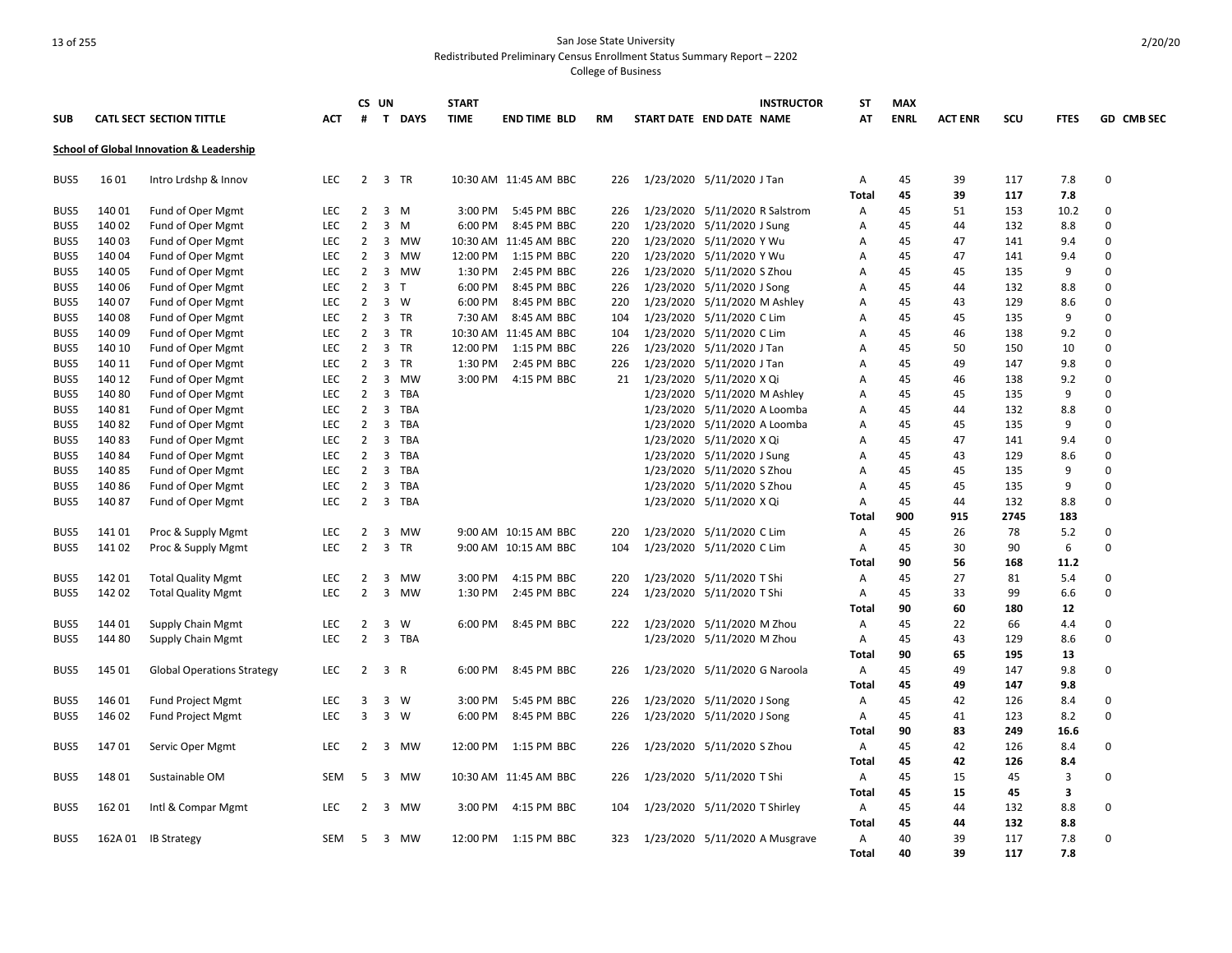2/20/20

|            |               |                                 |            |                | CS UN                   |        | <b>START</b> |                       |     |                               |                               | <b>INSTRUCTOR</b>                                         | ST    | <b>MAX</b>  |                |             |             |              |
|------------|---------------|---------------------------------|------------|----------------|-------------------------|--------|--------------|-----------------------|-----|-------------------------------|-------------------------------|-----------------------------------------------------------|-------|-------------|----------------|-------------|-------------|--------------|
| <b>SUB</b> |               | <b>CATL SECT SECTION TITTLE</b> | ACT        | #              |                         | T DAYS | <b>TIME</b>  | <b>END TIME BLD</b>   | RM  | START DATE END DATE NAME      |                               |                                                           | AT    | <b>ENRL</b> | <b>ACT ENR</b> | SCU         | <b>FTES</b> | GD CMB SEC   |
| BUS5       |               | 163A 01 Negotiating Global      | SEM        | - 5            |                         | 3 M    |              | 3:00 PM 5:45 PM BBC   | 323 | 1/23/2020 5/11/2020 C Reade   |                               |                                                           | A     | 40          | 40             | 120         | 8           | 0            |
|            |               |                                 |            |                |                         |        |              |                       |     |                               |                               |                                                           | Total | 40          | 40             | 120         | 8           |              |
| BUS5       |               | 165A 01 Global Leadership       | <b>LEC</b> | 2              | 3                       | MW     | 1:30 PM      | 2:45 PM BBC           | 323 | 1/23/2020 5/11/2020 T Shirley |                               |                                                           | Α     | 40          | 39             | 117         | 7.8         | $\Omega$     |
|            |               |                                 |            |                |                         |        |              |                       |     |                               |                               |                                                           | Total | 40          | 39             | 117         | 7.8         |              |
| BUS5       | 169B 01       | <b>Honors Seminar</b>           | <b>LEC</b> | $\overline{2}$ |                         | 3 M    | 4:30 PM      | 7:15 PM BBC           | 302 | 1/23/2020 5/11/2020 A Basu    |                               |                                                           | Α     | 40          | 12             | 36          | 2.4         | $\Omega$     |
|            |               |                                 |            |                |                         |        |              |                       |     |                               |                               |                                                           | Total | 40          | 12             | 36          | 2.4         |              |
| BUS5       |               | 180D 01 Individ Studies         | <b>SUP</b> | 36             |                         | 3 TBA  |              |                       |     |                               | 1/23/2020 5/11/2020 R Pollard |                                                           | Α     | 30          | $\overline{2}$ | 6           | 0.4         | 0            |
| BUS5       | 180D 02       | <b>Individ Studies</b>          | <b>SUP</b> | 36             |                         | 3 TBA  |              |                       |     |                               | 1/23/2020 5/11/2020 J Osland  |                                                           | A     | 30          | $\Omega$       | 0           | $\mathbf 0$ | $\Omega$     |
| BUS5       | 180D03        | <b>Individ Studies</b>          | <b>SUP</b> | 36             |                         | 2 TBA  |              |                       |     |                               | 1/23/2020 5/11/2020           |                                                           | Α     | 30          | 0              | 0           | $\mathbf 0$ | 0            |
| BUS5       | 180D 04       | <b>Individ Studies</b>          | <b>SUP</b> | 36             |                         | 1 TBA  |              |                       |     |                               | 1/23/2020 5/11/2020           |                                                           | Α     | 30          | 0              | $\Omega$    | $\mathbf 0$ | $\Omega$     |
|            |               |                                 |            |                |                         |        |              |                       |     |                               |                               |                                                           | Total | 120         | 2              | 6           | 0.4         |              |
| BUS5       | 18102         | Intro Entrepreneur              | LEC        | 3              |                         | 3 MW   |              | 10:30 AM 11:45 AM BBC | 323 | 1/23/2020 5/11/2020 X Quan    |                               |                                                           | Α     | 40          | 39             | 117         | 7.8         | 0            |
| BUS5       | 18180         | Intro Entrepreneur              | LEC        | 3              |                         | 3 TBA  |              |                       |     |                               | 1/23/2020 5/11/2020 X Quan    |                                                           | Α     | 45          | 44             | 132         | 8.8         | $\Omega$     |
|            |               |                                 |            |                |                         |        |              |                       |     |                               |                               |                                                           | Total | 85          | 83             | 249         | 16.6        |              |
| BUS5       | 18201         | <b>Bus Plan for New Venture</b> | LEC        | $\overline{2}$ |                         | 3 MW   | 1:30 PM      | 2:45 PM BBC           | 220 |                               | 1/23/2020 5/11/2020 X Quan    |                                                           | Α     | 45          | 46             | 138         | 9.2         | $\Omega$     |
| BUS5       | 18202         | <b>Bus Plan for New Venture</b> | <b>LEC</b> | $\overline{2}$ |                         | 3 W    | 3:00 PM      | 5:45 PM BBC           | 302 | 1/23/2020 5/11/2020 A Basu    |                               |                                                           | Α     | 45          | 38             | 114         | 7.65        | $\mathbf{1}$ |
|            |               |                                 |            |                |                         |        |              |                       |     |                               |                               |                                                           | Total | 90          | 84             | 252         | 16.85       |              |
| BUS5       | 18301         | Global Entreneurship            | <b>LEC</b> | $\overline{2}$ |                         | 3 TR   |              | 10:30 AM 11:45 AM BBC | 323 |                               |                               | 1/23/2020 5/11/2020 A Musgrave                            | Α     | 40          | 41             | 123         | 8.2         | $\Omega$     |
| BUS5       | 18302         | <b>Global Entreneurship</b>     | <b>LEC</b> | $\overline{2}$ |                         | 3 TR   | 1:30 PM      | 2:45 PM BBC           | 323 |                               |                               | 1/23/2020 5/11/2020 A Musgrave                            | Α     | 40          | 40             | 120         | 8           | $\Omega$     |
|            |               |                                 |            |                |                         |        |              |                       |     |                               |                               |                                                           | Total | 80          | 81             | 243         | 16.2        |              |
| BUS5       | 185 01        | <b>Family Business</b>          | LEC        | 2              |                         | 3 MW   | 4:30 PM      | 5:45 PM BBC           | 21  | 1/23/2020 5/11/2020 R Pollard |                               |                                                           | Α     | 45          | 24             | 72          | 4.8         | 0            |
|            |               |                                 |            |                |                         |        |              |                       |     |                               |                               |                                                           | Total | 45          | 24             | 72          | 4.8         |              |
| BUS5       | 186H 01 E-Lab |                                 | <b>SEM</b> | -5             |                         | 3 W    | 6:00 PM      | 8:45 PM BBC           | 130 |                               | 1/23/2020 5/11/2020 S Bennet  |                                                           | Α     | 40          | 15             | 45          | 3           | 0            |
|            |               |                                 |            |                |                         |        |              |                       |     |                               |                               |                                                           | Total | 40          | 15             | 45          | 3           |              |
| BUS5       | 18701         | <b>Global Dimensn Bus</b>       | LEC        | 2              | $\overline{3}$          | MW     |              | 9:00 AM 10:15 AM BBC  | 226 | 1/23/2020 5/11/2020 Y No      |                               |                                                           | Α     | 45          | 42             | 126         | 8.4         | $\Omega$     |
| BUS5       | 18702         | <b>Global Dimensn Bus</b>       | LEC        | $\overline{2}$ |                         | 3 MW   |              | 10:30 AM 11:45 AM BBC | 22  | 1/23/2020 5/11/2020 I Yang    |                               |                                                           | Α     | 45          | 44             | 132         | 8.8         | $\Omega$     |
| BUS5       | 18703         | <b>Global Dimensn Bus</b>       | <b>LEC</b> | 2              |                         | 3 MW   | 1:30 PM      | 2:45 PM BBC           | 204 | 1/23/2020 5/11/2020 C Reade   |                               |                                                           | Α     | 119         | 116            | 348         | 23.2        | $\Omega$     |
| BUS5       | 18704         | <b>Global Dimensn Bus</b>       | LEC        | $\overline{2}$ |                         | 3 TR   | 7:30 AM      | 8:45 AM BBC           | 220 | 1/23/2020 5/11/2020 S Francis |                               |                                                           | A     | 45          | 34             | 102         | 6.8         | $\Omega$     |
| BUS5       | 18705         | <b>Global Dimensn Bus</b>       | LEC        | $\overline{2}$ |                         | 3 TR   |              | 9:00 AM 10:15 AM BBC  | 204 |                               | 1/23/2020 5/11/2020 S Francis |                                                           | Α     | 119         | 120            | 360         | 24          | $\Omega$     |
| BUS5       | 18706         | <b>Global Dimensn Bus</b>       | LEC        | $\overline{2}$ |                         | 3 TR   |              | 10:30 AM 11:45 AM BBC | 105 |                               |                               | 1/23/2020 5/11/2020 W Van Hooff                           | A     | 45          | 42             | 126         | 8.4         | $\Omega$     |
| BUS5       | 18707         | <b>Global Dimensn Bus</b>       | LEC        | $\overline{2}$ |                         | 3 TR   | 1:30 PM      | 2:45 PM BBC           | 104 |                               |                               | 1/23/2020 5/11/2020 W Van Hooff                           | Α     | 45          | 45             | 135         | 9           | $\Omega$     |
| BUS5       | 18708         | Global Dimensn Bus              | LEC        | $\overline{2}$ |                         | 3 TR   | 3:00 PM      | 4:15 PM BBC           | 104 |                               |                               | 1/23/2020 5/11/2020 W Van Hooff                           | Α     | 45          | 27             | 81          | 5.4         | $\Omega$     |
| BUS5       | 18709         | Global Dimensn Bus              | <b>LEC</b> | $\overline{2}$ |                         | 3 F    |              | 9:30 AM 12:15 PM BBC  | 104 | 1/23/2020 5/11/2020 Y No      |                               |                                                           | Α     | 45          | 22             | 66          | 4.4         | $\Omega$     |
| BUS5       | 18780         | <b>Global Dimensn Bus</b>       | LEC        | $\overline{2}$ |                         | 3 TBA  |              |                       |     |                               | 1/23/2020 5/11/2020 T Kothari |                                                           | Α     | 45          | 47             | 141         | 9.4         | $\Omega$     |
| BUS5       | 18781         | <b>Global Dimensn Bus</b>       | <b>LEC</b> | $2^{\circ}$    |                         | 3 TBA  |              |                       |     |                               | 1/23/2020 5/11/2020 T Kothari |                                                           | Α     | 45          | 47             | 141         | 9.4         | $\Omega$     |
| BUS5       | 18782         | <b>Global Dimensn Bus</b>       | LEC        |                | 3                       |        |              |                       |     |                               |                               |                                                           | X     | 0           | $\Omega$       | $\mathbf 0$ | $\Omega$    | $\Omega$     |
| BUS5       | 18783         | <b>Global Dimensn Bus</b>       | LEC        | $\overline{2}$ |                         | 3 TBA  |              |                       |     |                               | 1/23/2020 5/11/2020 A Osland  |                                                           | Α     | 45          | 45             | 135         | 9           | $\Omega$     |
| BUS5       | 18784         | <b>Global Dimensn Bus</b>       | <b>LEC</b> | $\overline{2}$ |                         | 3 TBA  |              |                       |     |                               | 1/23/2020 5/11/2020 A Osland  |                                                           | Α     | 45          | 45             | 135         | 9           | $\Omega$     |
| BUS5       | 18785         | <b>Global Dimensn Bus</b>       | LEC        | $\overline{2}$ | $\overline{\mathbf{3}}$ | TBA    |              |                       |     |                               | 1/23/2020 5/11/2020 A Osland  |                                                           | A     | 45          | 45             | 135         | 9           | $\Omega$     |
| BUS5       | 18786         | <b>Global Dimensn Bus</b>       | LEC        | 2              |                         | 3 TBA  |              |                       |     |                               | 1/23/2020 5/11/2020 I Yang    |                                                           | Α     | 45          | 43             | 129         | 8.6         | $\Omega$     |
| BUS5       | 18787         | <b>Global Dimensn Bus</b>       | <b>LEC</b> | $\overline{2}$ |                         | 3 TBA  |              |                       |     |                               | 1/23/2020 5/11/2020 A Loomba  |                                                           | Α     | 45          | 42             | 126         | 8.4         | $\Omega$     |
|            |               |                                 |            |                |                         |        |              |                       |     |                               |                               |                                                           | Total | 868         | 806            | 2418        | 161.2       |              |
|            |               |                                 |            |                |                         |        |              |                       |     |                               |                               | <b>School of Global Innovation &amp; Leadership Total</b> |       | 2973        | 2593           | 7779        | 518.65      |              |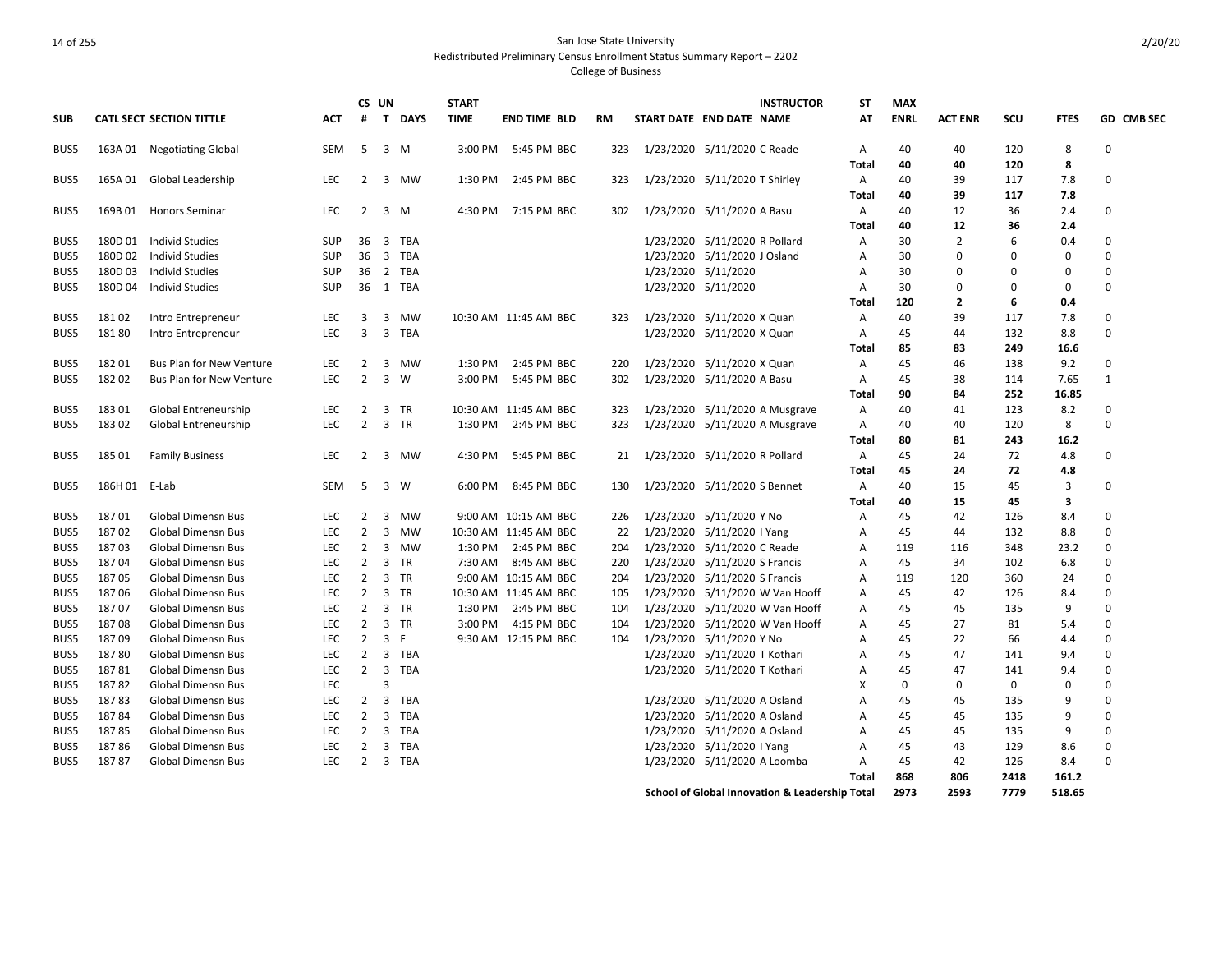|            |         |                                                       |            |                | CS UN          |                | <b>START</b> |                       |           |           | <b>INSTRUCTOR</b>              | ST           | <b>MAX</b>  |                |             |             |                   |
|------------|---------|-------------------------------------------------------|------------|----------------|----------------|----------------|--------------|-----------------------|-----------|-----------|--------------------------------|--------------|-------------|----------------|-------------|-------------|-------------------|
| <b>SUB</b> |         | <b>CATL SECT SECTION TITTLE</b>                       | ACT        | #              |                | T DAYS         | <b>TIME</b>  | <b>END TIME BLD</b>   | <b>RM</b> |           | START DATE END DATE NAME       | AT           | <b>ENRL</b> | <b>ACT ENR</b> | scu         | <b>FTES</b> | <b>GD CMB SEC</b> |
|            |         | <b>School of Information Systems &amp; Technology</b> |            |                |                |                |              |                       |           |           |                                |              |             |                |             |             |                   |
| BUS4       | 91A 01  | Adv Comp Tools Bus                                    | LEC        | $\mathbf{1}$   |                | 1 M            | 4:30 PM      | 5:45 PM BBC           | 305       | 1/27/2020 | 4/6/2020 M Splane              | Α            | 40          | 22             | 22          | 1.466667    | 0                 |
|            |         |                                                       |            |                |                |                |              |                       |           |           |                                | Total        | 40          | 22             | 22          | 1.466667    |                   |
| BUS4       | 91L01   | Comp Tools for Bus                                    | <b>LEC</b> | $\mathbf{1}$   | 1 <sub>T</sub> |                | 6:00 PM      | 7:15 PM BBC           | 305       | 1/28/2020 | 4/7/2020 P Kwan                | Α            | 38          | 33             | 33          | 2.2         | $\Omega$          |
| BUS4       | 91L02   | Comp Tools for Bus                                    | <b>LEC</b> | $\mathbf{1}$   | $1$ T          |                | 7:30 PM      | 8:45 PM BBC           | 305       | 1/28/2020 | 4/7/2020 P Kwan                | Α            | 38          | 34             | 34          | 2.266667    | 0                 |
| BUS4       | 91L03   | Comp Tools for Bus                                    | <b>LEC</b> | 1              |                | 1 M            | 6:00 PM      | 7:15 PM BBC           | 305       | 1/27/2020 | 4/6/2020 U Andra               | Α            | 38          | 42             | 42          | 2.8         | $\Omega$          |
| BUS4       | 91L04   | Comp Tools for Bus                                    | LEC        | 1              |                | 1 M            | 7:30 PM      | 8:45 PM BBC           | 305       | 1/27/2020 | 4/6/2020 U Andra               | Α            | 38          | 37             | 37          | 2.466667    | $\mathbf 0$       |
| BUS4       | 91L05   | Comp Tools for Bus                                    | <b>LEC</b> | 1              |                | 1 M            | 1:30 PM      | 2:45 PM BBC           | 305       | 1/27/2020 | 4/6/2020 M Splane              | Α            | 38          | 46             | 46          | 3.066667    | $\mathbf 0$       |
| BUS4       | 91L06   | Comp Tools for Bus                                    | LEC        | $\mathbf{1}$   |                | 1 M            | 3:00 PM      | 4:15 PM BBC           | 305       | 1/27/2020 | 4/6/2020 M Splane              | Α            | 38          | 43             | 43          | 2.866667    | $\mathbf 0$       |
| BUS4       | 91L07   | Comp Tools for Bus                                    | <b>LEC</b> | 1              | 1 <sub>T</sub> |                | 1:30 PM      | 2:45 PM BBC           | 305       | 1/28/2020 | 4/7/2020 M Splane              | Α            | 38          | 47             | 47          | 3.133333    | 0                 |
| BUS4       | 91L08   | Comp Tools for Bus                                    | <b>LEC</b> | 1              | $1$ T          |                | 3:00 PM      | 4:15 PM BBC           | 305       | 1/28/2020 | 4/7/2020 M Splane              | Α            | 38          | 44             | 44          | 2.933333    | 0                 |
| BUS4       | 91L09   | Comp Tools for Bus                                    | LEC        | $\mathbf{1}$   |                | $1 \quad W$    | 1:30 PM      | 2:45 PM BBC           | 305       | 1/29/2020 | 4/8/2020 M Splane              | Α            | 38          | 46             | 46          | 3.066667    | 0                 |
| BUS4       | 91L 10  | Comp Tools for Bus                                    | <b>LEC</b> | 1              |                | 1 W            | 3:00 PM      | 4:15 PM BBC           | 305       | 1/29/2020 | 4/8/2020 M Splane              | Α            | 38          | 38             | 38          | 2.533333    | 0                 |
| BUS4       | 91L 11  | Comp Tools for Bus                                    | LEC        | $\mathbf{1}$   |                | 1 R            | 1:30 PM      | 2:45 PM BBC           | 305       | 1/23/2020 | 3/26/2020 M Splane             | Α            | 38          | 42             | 42          | 2.8         | $\mathbf 0$       |
| BUS4       | 91L 12  | Comp Tools for Bus                                    | <b>LEC</b> | 1              | 1 R            |                | 3:00 PM      | 4:15 PM BBC           | 305       |           | 1/23/2020 3/26/2020 M Splane   | Α            | 38          | 43             | 43          | 2.866667    | 0                 |
|            |         |                                                       |            |                |                |                |              |                       |           |           |                                | Total        | 456         | 495            | 495         | 33          |                   |
| BUS4       | 92 01   | Intro Bus Prog                                        | SEM        | 4              |                | 3 MW           |              | 10:30 AM 11:45 AM BBC | 304       |           | 1/23/2020 5/11/2020 Y Ceran    | Α            | 45<br>45    | 50<br>50       | 150<br>150  | 10<br>10    | 0                 |
| BUS4       | 110A 01 | Fund Mgmt Info Sys                                    | SEM        | $\overline{4}$ |                | 3 TR           |              | 9:00 AM 10:15 AM BBC  | 304       |           | 1/23/2020 5/11/2020 L Albert   | Total<br>Α   | 45          | 40             | 120         | 8           | 0                 |
| BUS4       | 110A 02 | Fund Mgmt Info Sys                                    | <b>SEM</b> | 4              |                | 3 TR           |              | 10:30 AM 11:45 AM BBC | 304       |           | 1/23/2020 5/11/2020 L Albert   | Α            | 45          | 45             | 135         | 9           | $\Omega$          |
| BUS4       | 110A 03 | Fund Mgmt Info Sys                                    | SEM        | $\overline{4}$ |                | 3 TR           |              | 12:00 PM 1:15 PM BBC  | 304       |           | 1/23/2020 5/11/2020 L Albert   | Α            | 45          | 43             | 129         | 8.6         | 0                 |
|            |         |                                                       |            |                |                |                |              |                       |           |           |                                | Total        | 135         | 128            | 384         | 25.6        |                   |
| BUS4       | 110B01  | Sys Analysis & Design                                 | <b>SEM</b> |                | 3              |                |              |                       |           |           |                                | х            | $\mathbf 0$ | $\mathbf 0$    | $\mathbf 0$ | $\mathbf 0$ | $\Omega$          |
| BUS4       | 110B02  | Sys Analysis & Design                                 | SEM        | $\overline{4}$ |                | 3 MW           |              | 9:00 AM 10:15 AM BBC  | 204       |           | 1/23/2020 5/11/2020 Y Ceran    | Α            | 119         | 112            | 336         | 22.4        | $\Omega$          |
|            |         |                                                       |            |                |                |                |              |                       |           |           |                                | <b>Total</b> | 119         | 112            | 336         | 22.4        |                   |
| BUS4       | 11101   | Networking & Data Communics                           | SEM        | 4              |                | 3 MW           |              | 10:30 AM 11:45 AM BBC | 204       |           | 1/23/2020 5/11/2020 N Aggarwal | Α            | 119         | 117            | 351         | 23.4        | 0                 |
| BUS4       | 11102   | <b>Networking &amp; Data Communics</b>                | <b>SEM</b> | 4              |                | 3 TR           |              | 12:00 PM 1:15 PM BBC  | 320       |           | 1/23/2020 5/11/2020 R Sridar   | Α            | 45          | 46             | 138         | 9.2         | $\Omega$          |
|            |         |                                                       |            |                |                |                |              |                       |           |           |                                | Total        | 164         | 163            | 489         | 32.6        |                   |
| BUS4       | 11201   | Database Mgmt Syst                                    | <b>LEC</b> | $\overline{2}$ |                | 3 TR           | 3:00 PM      | 4:15 PM BBC           | 320       |           | 1/23/2020 5/11/2020 A Shirani  | Α            | 45          | 51             | 153         | 10.2        | $\Omega$          |
| BUS4       | 11202   | Database Mgmt Syst                                    | LEC        | $\overline{2}$ |                | 3 <sub>1</sub> | 6:00 PM      | 8:45 PM BBC           | 320       |           | 1/23/2020 5/11/2020 A Shirani  | A            | 45          | 46             | 138         | 9.25        | 1                 |
| BUS4       | 11203   | Database Mgmt Syst                                    | <b>LEC</b> | $\overline{2}$ |                | 3 MW           |              | 10:30 AM 11:45 AM BBC | 305       |           | 1/23/2020 5/11/2020 S Dhar     | Α            | 45          | 44             | 132         | 8.8         | $\mathbf 0$       |
|            |         |                                                       |            |                |                |                |              |                       |           |           |                                | Total        | 135         | 141            | 423         | 28.25       |                   |
| BUS4       | 118D01  | <b>Big Data</b>                                       | LEC        | $\overline{2}$ |                | 3 TR           | 12:00 PM     | 1:15 PM BBC           | 103       |           | 1/23/2020 5/11/2020 S Jensen   | Α            | 45          | 41             | 123         | 8.2         | $\mathbf 0$       |
| BUS4       | 118D02  | <b>Big Data</b>                                       | LEC        | $\overline{2}$ |                | 3 TR           | 1:30 PM      | 2:45 PM BBC           | 103       |           | 1/23/2020 5/11/2020 S Jensen   | Α            | 45          | 41             | 123         | 8.2         | $\mathbf 0$       |
|            |         |                                                       |            |                |                |                |              |                       |           |           |                                | Total        | 90          | 82             | 246         | 16.4        |                   |
| BUS4       | 118S 01 | <b>Special Topics MIS</b>                             | SEM        | 2              |                | 3 TR           |              | 10:30 AM 11:45 AM BBC | 320       |           | 1/23/2020 5/11/2020 Y Chen     | Α            | 45          | 42             | 126         | 8.4         | 0                 |
| BUS4       | 118S02  | <b>Special Topics MIS</b>                             | <b>SEM</b> | $\overline{2}$ |                | 3 R            | 6:00 PM      | 8:45 PM BBC           | 320       |           | 1/23/2020 5/11/2020 A Shirani  | Α            | 45          | 41             | 123         | 8.2         | $\Omega$          |
|            |         |                                                       |            |                |                |                |              |                       |           |           |                                | Total        | 90          | 83             | 249         | 16.6        |                   |
| BUS4       |         | 118W 01 Web Based Computing                           | <b>SEM</b> | 4              |                | 3 MW           | 1:30 PM      | 2:45 PM BBC           | 304       |           | 1/23/2020 5/11/2020 S Dhar     | Α            | 45          | 30             | 90          | 6           | 0                 |
| BUS4       |         | 118W 02 Web Based Computing                           | SEM        | $\overline{4}$ |                | 3 MW           | 3:00 PM      | 4:15 PM BBC           | 304       |           | 1/23/2020 5/11/2020 S Dhar     | Α            | 45          | 24             | 72          | 4.8         | $\mathbf 0$       |
|            |         |                                                       |            |                |                |                |              |                       |           |           |                                | Total        | 90          | 54             | 162         | 10.8        |                   |
| BUS4       | 119A 01 | <b>MIS Practicum</b>                                  | LEC        | $\overline{2}$ |                | 3 MW           | 12:00 PM     | 1:15 PM BBC           | 103       |           | 1/23/2020 5/11/2020 R Sridar   | Α            | 45          | 44             | 132         | 8.8         | 0                 |
| BUS4       | 119A 02 | <b>MIS Practicum</b>                                  | LEC        | $\overline{2}$ | $\overline{3}$ | TR             | 1:30 PM      | 2:45 PM BBC           | 320       |           | 1/23/2020 5/11/2020 R Sridar   | Α            | 45          | 44             | 132         | 8.8         | 0                 |
| BUS4       | 119A 03 | <b>MIS Practicum</b>                                  | <b>LEC</b> | 2              |                | 3 <sub>1</sub> | 6:00 PM      | 8:45 PM BBC           | 220       |           | 1/23/2020 5/11/2020 L Gee      | Α            | 45          | 15             | 45          | 3           | $\Omega$          |
|            |         |                                                       |            |                |                |                |              |                       |           |           |                                | <b>Total</b> | 135         | 103            | 309         | 20.6        |                   |
| BUS4       |         | 119B 01 Bus Strat Info Sys                            | <b>LEC</b> | 2              |                | 3 TR           |              | 9:00 AM 10:15 AM BBC  | 21        |           | 1/23/2020 5/11/2020 R Sessions | Α            | 45          | 49             | 147         | 9.8         | $\Omega$          |
|            |         |                                                       |            |                |                |                |              |                       |           |           |                                |              |             |                |             |             |                   |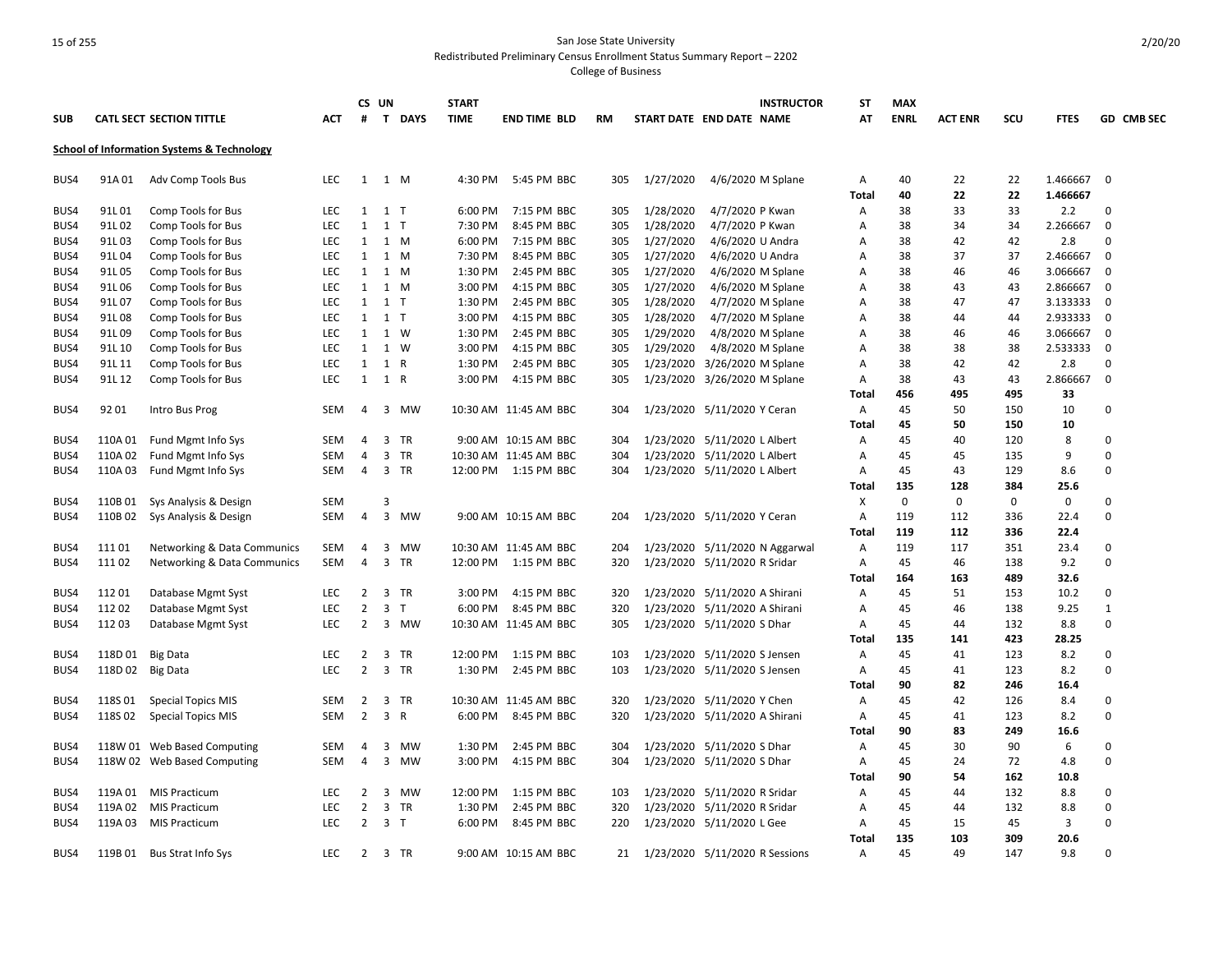|            |        |                                 |            | CS UN          |                |                | <b>START</b> |                       |           |                                | <b>INSTRUCTOR</b>                                | <b>ST</b>      | <b>MAX</b>  |                |      |             |            |
|------------|--------|---------------------------------|------------|----------------|----------------|----------------|--------------|-----------------------|-----------|--------------------------------|--------------------------------------------------|----------------|-------------|----------------|------|-------------|------------|
| <b>SUB</b> |        | <b>CATL SECT SECTION TITTLE</b> | <b>ACT</b> | #              | $\mathbf{T}$   | <b>DAYS</b>    | <b>TIME</b>  | <b>END TIME BLD</b>   | <b>RM</b> | START DATE END DATE NAME       |                                                  | AT             | <b>ENRL</b> | <b>ACT ENR</b> | scu  | <b>FTES</b> | GD CMB SEC |
| BUS4       | 119B02 | Bus Strat Info Sys              | LEC        | 2              |                | 3 TR           |              | 10:30 AM 11:45 AM BBC | 21        | 1/23/2020 5/11/2020 R Sessions |                                                  | Α              | 45          | 47             | 141  | 9.4         | 0          |
| BUS4       | 119B03 | Bus Strat Info Sys              | LEC        | 2              |                | $3 \quad W$    | 6:00 PM      | 8:45 PM BBC           | 304       | 1/23/2020 5/11/2020 R Sessions |                                                  | A              | 45          | 48             | 144  | 9.6         | $\Omega$   |
|            |        |                                 |            |                |                |                |              |                       |           |                                |                                                  | Total          | 135         | 144            | 432  | 28.8        |            |
| BUS4       |        | 119H 01 Honors Prac in MIS II   | <b>SEM</b> | 5              |                | 3 M            | 6:00 PM      | 8:45 PM BBC           | 226       |                                | 1/23/2020 5/11/2020 A Polmanteer                 | $\overline{A}$ | 20          | 15             | 45   | 3           | $\Omega$   |
|            |        |                                 |            |                |                |                |              |                       |           |                                |                                                  | <b>Total</b>   | 20          | 15             | 45   | 3           |            |
| BUS4       | 180102 | Ind Studies MIS                 | <b>SUP</b> | 36             | 1              | <b>TBA</b>     |              |                       |           | 1/23/2020 5/11/2020 T Hill     |                                                  | A              | 10          | 4              | 4    | 0.266667    | $\Omega$   |
| BUS4       | 180103 | Ind Studies MIS                 | <b>SUP</b> | 36             | $\overline{2}$ | <b>TBA</b>     |              |                       |           | 1/23/2020 5/11/2020 T Hill     |                                                  | A              | 10          | 0              | 0    | 0           |            |
| BUS4       | 180104 | Ind Studies MIS                 | <b>SUP</b> | 36             | 3              | <b>TBA</b>     |              |                       |           | 1/23/2020 5/11/2020 T Hill     |                                                  | A              | 10          | $\Omega$       | 0    | $\Omega$    | $\Omega$   |
|            |        |                                 |            |                |                |                |              |                       |           |                                |                                                  | Total          | 30          | 4              | 4    | 0.266667    |            |
| BUS4       | 18801  | <b>Business Systems</b>         | LEC        | 2              | 3              | MW             | 12:00 PM     | 1:15 PM BBC           | 304       |                                | 1/23/2020 5/11/2020 N Aggarwal                   | Α              | 45          | 49             | 147  | 9.8         | $\Omega$   |
| BUS4       | 18802  | <b>Business Systems</b>         | LEC        | 2              | 3              | <b>MW</b>      | 1:30 PM      | 2:45 PM BBC           | 103       | 1/23/2020 5/11/2020 R Sridar   |                                                  | A              | 45          | 43             | 129  | 8.6         | $\Omega$   |
| BUS4       | 18803  | <b>Business Systems</b>         | LEC        | 2              |                | $3 \, M$       | 3:00 PM      | 5:45 PM BBC           | 103       | 1/23/2020 5/11/2020 S Wilde    |                                                  | Α              | 45          | 43             | 129  | 8.6         | $\Omega$   |
| BUS4       | 18804  | <b>Business Systems</b>         | LEC        | 2              |                | $3 \, M$       | 3:00 PM      | 5:45 PM BBC           | 106       | 1/23/2020 5/11/2020 R Sha      |                                                  | A              | 45          | 46             | 138  | 9.2         | $\Omega$   |
| BUS4       | 18805  | <b>Business Systems</b>         | LEC        | 2              |                | $3 \, M$       | 6:00 PM      | 8:45 PM BBC           | 103       | 1/23/2020 5/11/2020 L Gee      |                                                  | A              | 45          | 44             | 132  | 8.8         | $\Omega$   |
| BUS4       | 18806  | <b>Business Systems</b>         | LEC        | $\overline{2}$ |                | $3 \, M$       | 6:00 PM      | 8:45 PM BBC           | 304       | 1/23/2020 5/11/2020 S Wilde    |                                                  | A              | 45          | 45             | 135  | 9           | $\Omega$   |
| BUS4       | 18807  | <b>Business Systems</b>         | LEC        | 2              |                | 3 TR           | 9:00 AM      | 10:15 AM BBC          | 320       | 1/23/2020 5/11/2020 Y Chen     |                                                  | A              | 45          | 46             | 138  | 9.2         | $\Omega$   |
| BUS4       | 18808  | <b>Business Systems</b>         | LEC        | 2              |                | 3 TR           | 1:30 PM      | 2:45 PM BBC           | 304       | 1/23/2020 5/11/2020 R Sessions |                                                  | A              | 45          | 47             | 141  | 9.4         | $\Omega$   |
| BUS4       | 18809  | <b>Business Systems</b>         | LEC        | 2              |                | 3 <sub>1</sub> | 3:00 PM      | 5:45 PM BBC           | 304       | 1/23/2020 5/11/2020 R Sessions |                                                  | Α              | 45          | 46             | 138  | 9.2         |            |
| BUS4       | 188 10 | <b>Business Systems</b>         | LEC        | 2              |                | 3 <sub>T</sub> | 6:00 PM      | 8:45 PM BBC           | 103       | 1/23/2020 5/11/2020 S Jensen   |                                                  | Α              | 45          | 45             | 135  | 9.05        |            |
| BUS4       | 188 11 | <b>Business Systems</b>         | LEC        | $\overline{2}$ |                | 3 <sub>7</sub> | 6:00 PM      | 8:45 PM BBC           | 304       | 1/23/2020 5/11/2020 R Thadani  |                                                  | Α              | 45          | 44             | 132  | 8.8         | $\Omega$   |
| BUS4       | 188 12 | <b>Business Systems</b>         | LEC        | 2              |                | $3 \quad W$    | 3:00 PM      | 5:45 PM BBC           | 103       | 1/23/2020 5/11/2020 H Nguyen   |                                                  | A              | 45          | 45             | 135  | 9           |            |
| BUS4       | 188 13 | <b>Business Systems</b>         | LEC        | 2              |                | $3 \quad W$    | 6:00 PM      | 8:45 PM BBC           | 103       | 1/23/2020 5/11/2020 L Gee      |                                                  | Α              | 45          | 49             | 147  | 9.8         | $\Omega$   |
| BUS4       | 188 14 | <b>Business Systems</b>         | LEC        | 2              |                | $3 \quad W$    | 6:00 PM      | 8:45 PM BBC           | 305       | 1/23/2020 5/11/2020 H Nguyen   |                                                  | Α              | 45          | 43             | 129  | 8.6         | $\Omega$   |
| BUS4       | 188 15 | <b>Business Systems</b>         | LEC        | 2              |                | 3 R            | 3:00 PM      | 5:45 PM BBC           | 103       | 1/23/2020 5/11/2020 G Webb     |                                                  | A              | 45          | 46             | 138  | 9.2         | $\Omega$   |
| BUS4       | 188 16 | <b>Business Systems</b>         | <b>LEC</b> | 2              |                | 3 R            | 6:00 PM      | 8:45 PM BBC           | 103       | 1/23/2020 5/11/2020 K Soohoo   |                                                  | Α              | 45          | 50             | 150  | 10          | $\Omega$   |
| BUS4       | 188 17 | <b>Business Systems</b>         | LEC        | 2              |                | 3 R            | 6:00 PM      | 8:45 PM BBC           | 304       | 1/23/2020 5/11/2020 H Nguyen   |                                                  | A              | 45          | 45             | 135  | 9           | $\Omega$   |
|            |        |                                 |            |                |                |                |              |                       |           |                                |                                                  | <b>Total</b>   | 765         | 776            | 2328 | 155.25      |            |
|            |        |                                 |            |                |                |                |              |                       |           |                                | School of Information Systems & Technology Total |                | 2449        | 2372           | 6074 | 405.0333    |            |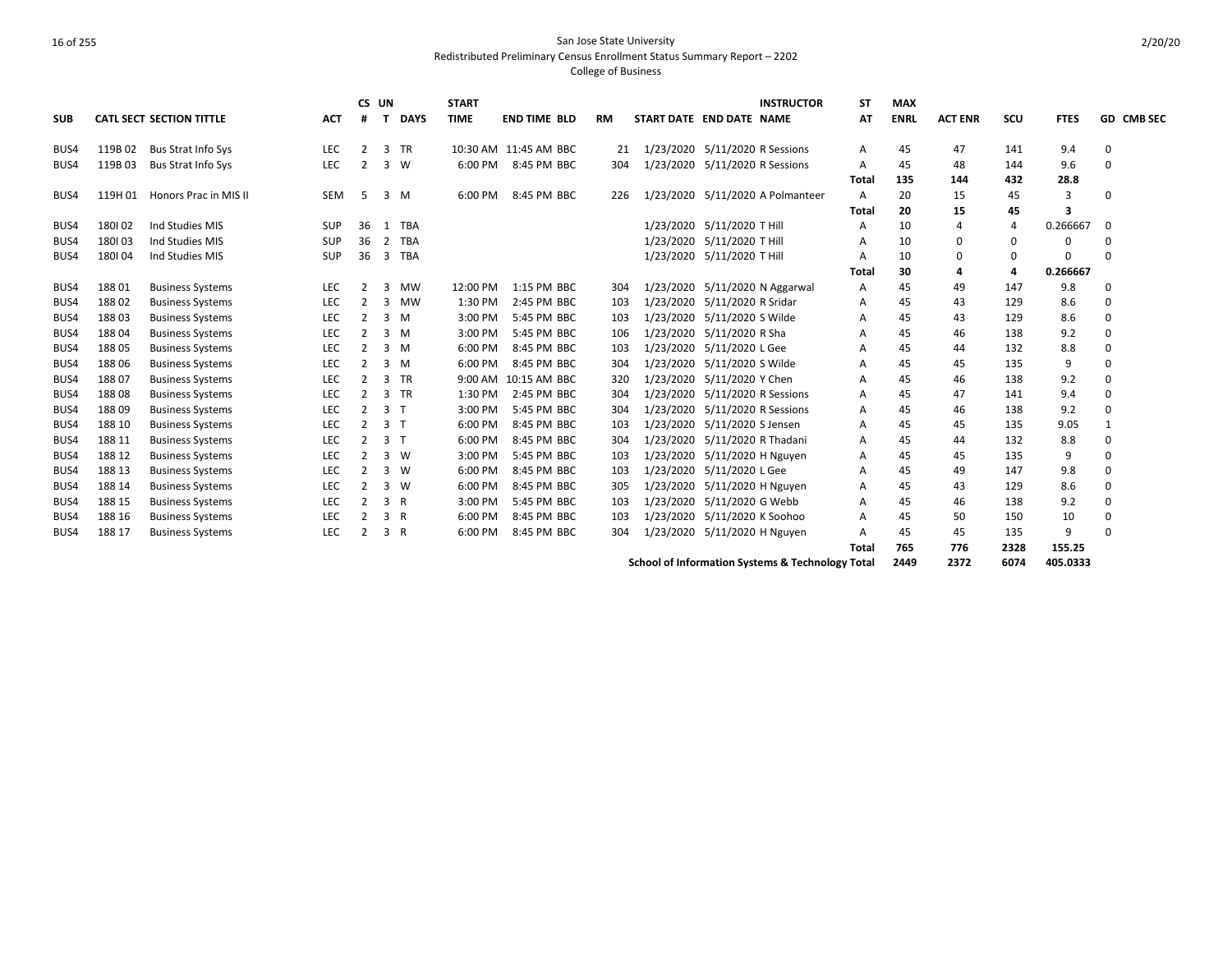|                             |              |                                 |            |                   | CS UN          |          | <b>START</b> |                       |     |                             |                                                            | <b>INSTRUCTOR</b>                | ST           | <b>MAX</b>  |                |             |             |              |
|-----------------------------|--------------|---------------------------------|------------|-------------------|----------------|----------|--------------|-----------------------|-----|-----------------------------|------------------------------------------------------------|----------------------------------|--------------|-------------|----------------|-------------|-------------|--------------|
| <b>SUB</b>                  |              | <b>CATL SECT SECTION TITTLE</b> | АСТ        | #                 |                | T DAYS   | <b>TIME</b>  | <b>END TIME BLD</b>   | RM  | START DATE END DATE NAME    |                                                            |                                  | AT           | <b>ENRL</b> | <b>ACT ENR</b> | scu         | <b>FTES</b> | GD CMB SEC   |
| <b>School of Management</b> |              |                                 |            |                   |                |          |              |                       |     |                             |                                                            |                                  |              |             |                |             |             |              |
| BUS3                        | 12 61        | Managing My Life                | <b>LEC</b> | $\mathbf{1}$      |                | 3 MW     | 12:00 PM     | 1:15 PM BBC           | 326 |                             | 1/23/2020 5/11/2020 W Easter                               |                                  | Α            | 45          | 48             | 144         | 9.6         | $\mathbf 0$  |
| BUS3                        | 12 62        | Managing My Life                | <b>LEC</b> |                   | 3              |          |              |                       |     |                             |                                                            |                                  | X            | $\Omega$    | $\Omega$       | 0           | 0           | $\mathbf 0$  |
| BUS3                        | 1263         | Managing My Life                | LEC        | 1                 |                | 3 M      | 6:00 PM      | 8:45 PM BBC           | 102 |                             | 1/23/2020 5/11/2020 M Hill                                 |                                  | Α            | 45          | 46             | 138         | 9.2         | 0            |
| BUS3                        | 12 64        | Managing My Life                | <b>LEC</b> | 1                 | 3 <sub>T</sub> |          | 3:00 PM      | 5:45 PM BBC           | 21  |                             | 1/23/2020 5/11/2020 A Rao                                  |                                  | Α            | 45          | 39             | 117         | 7.8         | 0            |
| BUS3                        | 12 65        |                                 | <b>LEC</b> | $\mathbf{1}$      | 3 <sub>1</sub> |          | 6:00 PM      | 8:45 PM BBC           | 102 |                             |                                                            | 1/23/2020 5/11/2020 M Schwartz   |              | 45          | 41             | 123         | 8.2         | $\Omega$     |
| BUS3                        | 12 66        | Managing My Life                | LEC        | 1                 |                | 3 MW     |              | 9:00 AM 10:15 AM BBC  | 104 |                             | 1/23/2020 5/11/2020   Yang                                 |                                  | Α<br>Α       | 45          | 43             | 129         | 8.6         | 0            |
| BUS3                        | 12 69        | Managing My Life                | <b>LEC</b> | $\mathbf{1}$      |                | 3 TR     |              | 10:30 AM 11:45 AM BBC | 204 |                             |                                                            |                                  | Α            | 45          | 45             | 135         | 9           | $\Omega$     |
| BUS3                        | 1270         | Managing My Life                | <b>LEC</b> | $\mathbf{1}$      |                | 3 W      | 6:00 PM      | 8:45 PM BBC           |     |                             | 1/23/2020 5/11/2020 W Easter<br>1/23/2020 5/11/2020 J Jain |                                  |              | 45          | 46             | 138         | 9.2         | 0            |
|                             |              | Managing My Life                | <b>LEC</b> |                   |                |          |              |                       | 326 |                             |                                                            |                                  | Α            |             |                |             | 9           | $\Omega$     |
| BUS3<br>BUS3                | 1271<br>1272 | Managing My Life                | <b>LEC</b> | $\mathbf{1}$<br>1 | 3 <sub>T</sub> | 3 TBA    | 3:00 PM      | 5:45 PM BBC           | 103 |                             |                                                            | 1/23/2020 5/11/2020 M Schwartz   | Α            | 45<br>45    | 45<br>51       | 135<br>153  | 10.2        | $\Omega$     |
|                             |              | Managing My Life                |            |                   |                |          |              |                       |     |                             | 1/23/2020 5/11/2020 M Hill                                 |                                  | Α            |             |                |             |             |              |
|                             |              |                                 |            |                   |                |          |              |                       |     |                             |                                                            |                                  | Total        | 405         | 404            | 1212        | 80.8        |              |
| BUS3                        | 8001         | Legal Environment of Bus        | <b>LEC</b> | 3                 |                | 3 MW     |              | 10:30 AM 11:45 AM BBC | 102 |                             | 1/23/2020 5/11/2020 N Clinch                               |                                  | A            | 45          | 44             | 132         | 8.8         | 0            |
| BUS3                        | 8002         | Legal Environment of Bus        | <b>LEC</b> | 3                 |                | 3 MW     | 12:00 PM     | 1:15 PM BBC           | 204 |                             | 1/23/2020 5/11/2020 N Clinch                               |                                  | Α            | 119         | 115            | 345         | 23          | $\Omega$     |
| BUS3                        | 8003         | Legal Environment of Bus        | <b>LEC</b> | 3                 |                | 3 MW     |              | 9:00 AM 10:15 AM BBC  | 102 |                             | 1/23/2020 5/11/2020 N Clinch                               |                                  | Α            | 45          | 41             | 123         | 8.2         | $\Omega$     |
| BUS3                        | 8004         | Legal Environment of Bus        | <b>LEC</b> | 3                 |                | 3 TR     | 3:00 PM      | 4:15 PM BBC           | 22  |                             | 1/23/2020 5/11/2020 J Dworak                               |                                  | Α            | 45          | 47             | 141         | 9.4         | 0            |
| BUS3                        | 8005         | Legal Environment of Bus        | <b>LEC</b> | 3                 |                | 3 TR     | 1:30 PM      | 2:45 PM BBC           | 201 |                             | 1/23/2020 5/11/2020 J Dworak                               |                                  | Α            | 45          | 57             | 171         | 11.4        | $\Omega$     |
| BUS3                        | 8006         | Legal Environment of Bus        | LEC        | 3                 | 3 <sub>T</sub> |          | 6:00 PM      | 8:45 PM BBC           | 104 |                             | 1/23/2020 5/11/2020 A Casey                                |                                  | Α            | 45          | 44             | 132         | 8.8         | 0            |
|                             |              |                                 |            |                   |                |          |              |                       |     |                             |                                                            |                                  | Total        | 344         | 348            | 1044        | 69.6        |              |
| BUS3                        | 14901        | Negotn & Cnflct Resoltn         | <b>LEC</b> | $\overline{2}$    | 3 F            |          |              | 9:00 AM 11:45 AM BBC  | 103 |                             | 1/23/2020 5/11/2020 I Yang                                 |                                  | Α            | 45          | 22             | 66          | 4.4         | 0            |
|                             |              |                                 |            |                   |                |          |              |                       |     |                             |                                                            |                                  | Total        | 45          | 22             | 66          | 4.4         |              |
| BUS3                        | 15001        | Fund of HR Mgmt                 | <b>LEC</b> | 2                 |                | 3 R      | 3:00 PM      | 5:45 PM BBC           | 21  |                             | 1/23/2020 5/11/2020 N Long                                 |                                  | Α            | 45          | 48             | 144         | 9.6         | 0            |
| BUS3                        | 15002        | Fund of HR Mgmt                 | LEC        | $\overline{2}$    |                | 3 W      | 3:00 PM      | 5:45 PM BBC           | 102 |                             | 1/23/2020 5/11/2020 M Gavino                               |                                  | Α            | 45          | 45             | 135         | 9.05        | $\mathbf{1}$ |
| BUS3                        | 15003        | Fund of HR Mgmt                 | <b>LEC</b> | 2                 |                | 3 W      | 6:00 PM      | 8:45 PM BBC           | 3   |                             | 1/23/2020 5/11/2020 S Moore                                |                                  | Α            | 45          | 40             | 120         | 8           | 0            |
| BUS3                        | 15004        | Fund of HR Mgmt                 | <b>LEC</b> | $\overline{2}$    |                | $3 \, M$ | 3:00 PM      | 5:45 PM BBC           | 102 |                             | 1/23/2020 5/11/2020 M Gavino                               |                                  | Α            | 45          | 44             | 132         | 8.8         | $\Omega$     |
|                             |              |                                 |            |                   |                |          |              |                       |     |                             |                                                            |                                  | Total        | 180         | 177            | 531         | 35.45       |              |
| BUS3                        | 15201        | <b>HR Analytics</b>             | SEM        | 5                 |                | 3 MW     |              | 4:30 PM 5:45 PM BBC   | 104 |                             |                                                            | 1/23/2020 5/11/2020 M Patterson  | Α            | 45          | 50             | 150         | 10          | 0            |
|                             |              |                                 |            |                   |                |          |              |                       |     |                             |                                                            |                                  | <b>Total</b> | 45          | 50             | 150         | 10          |              |
| BUS3                        | 15301        | <b>Mgmt of Diversity</b>        | LEC        |                   | 3              |          |              |                       |     |                             |                                                            |                                  | X            | $\mathbf 0$ | 0              | 0           | $\mathbf 0$ | 0            |
|                             |              |                                 |            |                   |                |          |              |                       |     |                             |                                                            |                                  | Total        | 0           | 0              | 0           | 0           |              |
| BUS3                        | 154 01       | Wkfrce Plan Staff & Train       | LEC        |                   | 3              |          |              |                       |     |                             |                                                            |                                  | X            | $\Omega$    | 0              | $\Omega$    | $\Omega$    | 0            |
| BUS3                        | 154 02       | Wkfrce Plan Staff & Train       | LEC        | $\overline{2}$    | 3 <sub>7</sub> |          | 3:00 PM      | 5:45 PM BBC           | 302 |                             | 1/23/2020 5/11/2020 M Virick                               |                                  | Α            | 45          | 52             | 156         | 10.4        | 0            |
|                             |              |                                 |            |                   |                |          |              |                       |     |                             |                                                            |                                  | Total        | 45          | 52             | 156         | 10.4        |              |
| BUS3                        | 15701        | Legal Issues in Hrm             | <b>LEC</b> | 2                 |                | $3 \, M$ | 6:00 PM      | 8:45 PM BBC           | 3   | 1/23/2020 5/11/2020 A Casey |                                                            |                                  | Α            | 45          | 45             | 135         | 9           | $\Omega$     |
| BUS3                        | 15702        | Legal Issues in Hrm             | LEC        |                   | 3              |          |              |                       |     |                             |                                                            |                                  | X            | 0           | 0              | $\mathbf 0$ | $\Omega$    | 0            |
|                             |              |                                 |            |                   |                |          |              |                       |     |                             |                                                            |                                  | Total        | 45          | 45             | 135         | 9           |              |
| BUS3                        | 15801        | Compensatn & Rewd Sys           | <b>LEC</b> |                   | 3              |          |              |                       |     |                             |                                                            |                                  | X            | $\Omega$    | 0              | 0           | $\Omega$    | 0            |
| BUS3                        | 15802        | Compensatn & Rewd Sys           | LEC        | $\overline{2}$    |                | 3 R      | 6:00 PM      | 8:45 PM BBC           | 225 |                             | 1/23/2020 5/11/2020 S Moore                                |                                  | Α            | 30          | 36             | 108         | 7.2         | 0            |
| BUS3                        | 15803        | Compensatn & Rewd Sys           | <b>LEC</b> | $\overline{2}$    | 3 <sub>T</sub> |          | 3:00 PM      | 5:45 PM BBC           | 201 |                             |                                                            | 1/23/2020 5/11/2020 J Cleveland  | Α            | 40          | 19             | 57          | 3.8         | $\Omega$     |
|                             |              |                                 |            |                   |                |          |              |                       |     |                             |                                                            |                                  | <b>Total</b> | 70          | 55             | 165         | 11          |              |
| BUS3                        | 15901        | Senior Sem in HRM               | SEM        | 5                 |                | 3 W      | 6:00 PM      | 8:45 PM BBC           | 102 |                             | 1/23/2020 5/11/2020 M Gavino                               |                                  | Α            | 35          | 47             | 141         | 9.4         | 0            |
| BUS3                        | 15902        | Senior Sem in HRM               | <b>SEM</b> |                   | 3              |          |              |                       |     |                             |                                                            |                                  | X            | $\Omega$    | 0              | 0           | 0           | $\Omega$     |
|                             |              |                                 |            |                   |                |          |              |                       |     |                             |                                                            |                                  | <b>Total</b> | 35          | 47             | 141         | 9.4         |              |
| BUS3                        | 16001        | Fund Mgmt & Org Beh             | LEC        | 2                 | 3              | MW       |              | 9:00 AM 10:15 AM BBC  | 103 |                             |                                                            | 1/23/2020 5/11/2020 E Mattarelli | A            | 45          | 45             | 135         | 9.05        | 1            |
| BUS3                        | 16002        | Fund Mgmt & Org Beh             | <b>LEC</b> | $\overline{2}$    | 3              | MW       |              | 10:30 AM 11:45 AM BBC | 103 |                             |                                                            | 1/23/2020 5/11/2020 E Mattarelli | A            | 45          | 46             | 138         | 9.2         | 0            |
| BUS3                        | 16003        | Fund Mgmt & Org Beh             | <b>LEC</b> | $\overline{2}$    |                | 3 MW     |              | 9:00 AM 10:15 AM BBC  | 4   |                             | 1/23/2020 5/11/2020 R Pollard                              |                                  | Α            | 110         | 111            | 333         | 22.2        | 0            |
|                             |              |                                 |            |                   |                |          |              |                       |     |                             |                                                            |                                  |              |             |                |             |             |              |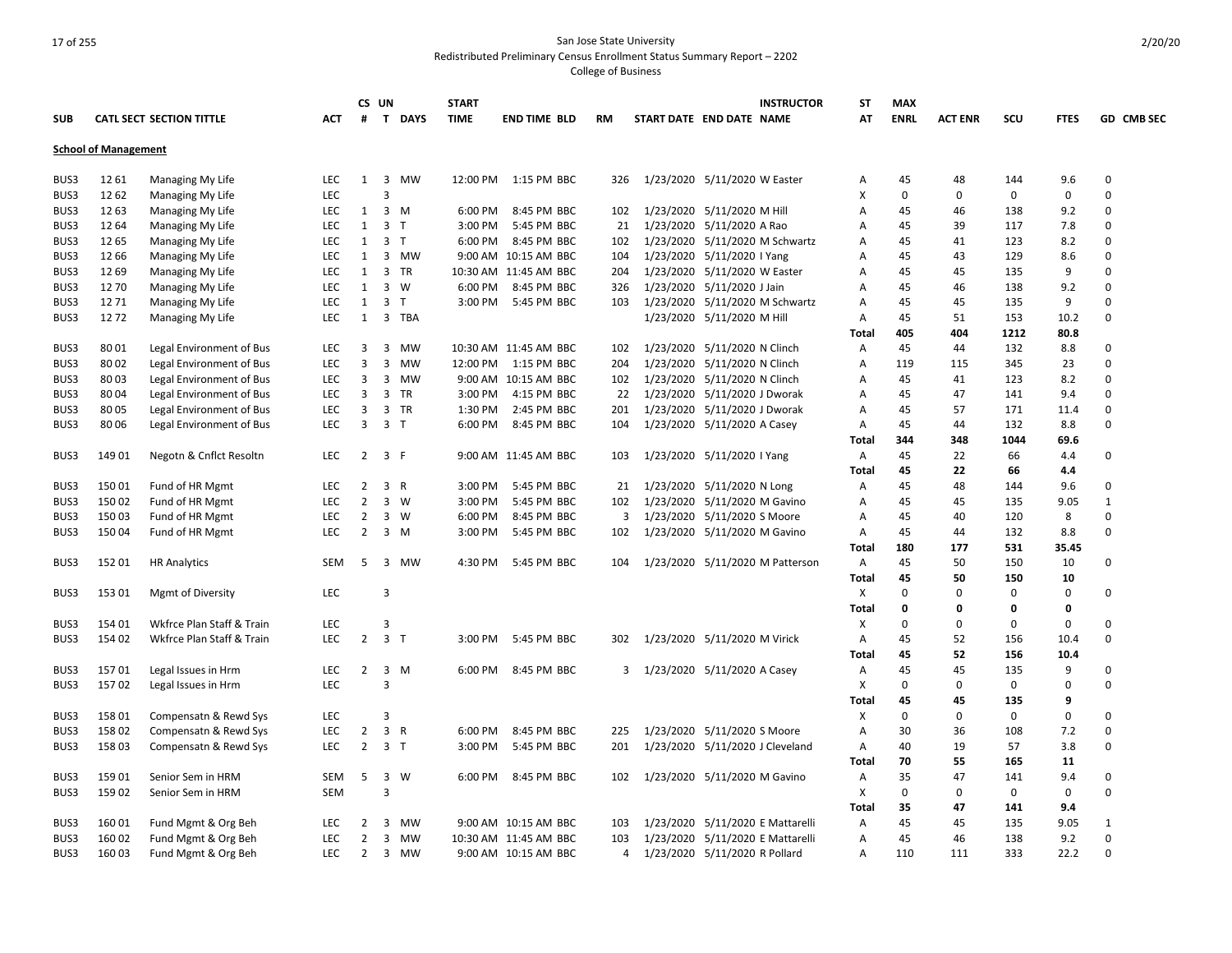|            |         |                                 |            |                | CS UN                   |                | <b>START</b> |                       |     |                            |                                | <b>INSTRUCTOR</b>              | ST                | <b>MAX</b>   |                |              |                |                   |
|------------|---------|---------------------------------|------------|----------------|-------------------------|----------------|--------------|-----------------------|-----|----------------------------|--------------------------------|--------------------------------|-------------------|--------------|----------------|--------------|----------------|-------------------|
| <b>SUB</b> |         | <b>CATL SECT SECTION TITTLE</b> | <b>ACT</b> | #              | $\mathbf{T}$            | <b>DAYS</b>    | <b>TIME</b>  | <b>END TIME BLD</b>   | RM  | START DATE END DATE NAME   |                                |                                | AT                | <b>ENRL</b>  | <b>ACT ENR</b> | SCU          | <b>FTES</b>    | <b>GD CMB SEC</b> |
| BUS3       | 16004   | Fund Mgmt & Org Beh             | LEC        | $\overline{2}$ | $\overline{3}$          | <b>MW</b>      |              | 10:30 AM 11:45 AM BBC | 104 |                            |                                | 1/23/2020 5/11/2020 S Raghuram | Α                 | 45           | 45             | 135          | 9              | 0                 |
| BUS3       | 16005   | Fund Mgmt & Org Beh             | LEC        | $\overline{2}$ | $\overline{\mathbf{3}}$ | <b>MW</b>      | 12:00 PM     | 1:15 PM BBC           | 104 |                            |                                | 1/23/2020 5/11/2020 S Raghuram | Α                 | 45           | 45             | 135          | 9              | $\Omega$          |
| BUS3       | 16006   | Fund Mgmt & Org Beh             | LEC        |                | 3                       |                |              |                       |     |                            |                                |                                | х                 | 0            | 0              | 0            | $\Omega$       | $\Omega$          |
| BUS3       | 160 07  | Fund Mgmt & Org Beh             | LEC        | $\overline{2}$ | $\overline{3}$          | TR             | 12:00 PM     | 1:15 PM BBC           | 104 |                            | 1/23/2020 5/11/2020 S Francis  |                                | Α                 | 45           | 61             | 183          | 12.2           | 0                 |
| BUS3       | 16008   | Fund Mgmt & Org Beh             | LEC        | $\overline{2}$ | $\overline{3}$          | TR             | 7:30 AM      | 8:45 AM BBC           | 103 |                            |                                | 1/23/2020 5/11/2020 A Musgrave | Α                 | 45           | 46             | 138          | 9.2            | $\Omega$          |
| BUS3       | 16009   | Fund Mgmt & Org Beh             | LEC        | $\overline{2}$ |                         | 3 MW           | 7:30 AM      | 8:45 AM BBC           | 104 |                            | 1/23/2020 5/11/2020 R Pollard  |                                | Α                 | 45           | 55             | 165          | 11             | 0                 |
| BUS3       | 160 11  | Fund Mgmt & Org Beh             | LEC        | $\overline{2}$ | $\overline{\mathbf{3}}$ | W              | 3:00 PM      | 5:45 PM BBC           | 106 |                            | 1/23/2020 5/11/2020 P Wells    |                                | Α                 | 45           | 51             | 153          | 10.2           | $\Omega$          |
| BUS3       | 160 12  | Fund Mgmt & Org Beh             | LEC        |                | 3                       |                |              |                       |     |                            |                                |                                | х                 | $\Omega$     | 0              | 0            | $\mathbf 0$    | $\Omega$          |
| BUS3       | 160 13  | Fund Mgmt & Org Beh             | LEC        | 2              |                         | 3 W            | 6:00 PM      | 8:45 PM BBC           | 201 |                            | 1/23/2020 5/11/2020 E Vyas     |                                | A                 | 45           | 49             | 147          | 9.8            | $\Omega$          |
| BUS3       | 160 60  | Fund Mgmt & Org Beh             | LEC        | $\overline{2}$ |                         | 3 <sub>1</sub> | 6:00 PM      | 8:45 PM BBC           | 204 |                            | 1/23/2020 5/11/2020 P Wells    |                                | Α                 | 119          | 115            | 345          | 23             | $\Omega$          |
| BUS3       | 16080   | Fund Mgmt & Org Beh             | LEC        | $\overline{2}$ |                         | 3 TBA          |              |                       |     |                            | 1/23/2020 5/11/2020 A Rao      |                                | Α<br><b>Total</b> | 120<br>754   | 108<br>777     | 324<br>2331  | 21.6<br>155.45 | $\Omega$          |
| BUS3       | 161A 01 | Applied Org Behavr              | SEM        | -5             |                         | 3 MW           |              | 9:00 AM 10:15 AM BBC  | 326 |                            | 1/23/2020 5/11/2020 T Shirley  |                                | Α                 | 45           | 44             | 132          | 8.8            | $\Omega$          |
| BUS3       | 161A02  | Applied Org Behavr              | <b>SEM</b> | 5              | $\overline{3}$          | MW             |              | 10:30 AM 11:45 AM BBC | 326 |                            | 1/23/2020 5/11/2020 T Shirley  |                                | Α                 | 45           | 44             | 132          | 8.8            | $\Omega$          |
|            |         |                                 |            |                |                         |                |              |                       |     |                            |                                |                                | Total             | 90           | 88             | 264          | 17.6           |                   |
| BUS3       | 161B01  | Org Theory                      | LEC        | $\overline{2}$ |                         | 3 TR           |              | 10:30 AM 11:45 AM BBC | 326 |                            | 1/23/2020 5/11/2020 T Altura   |                                | Α                 | 45           | 44             | 132          | 8.8            | $\Omega$          |
| BUS3       | 161B02  |                                 | LEC        | $\overline{2}$ |                         | 3 TR           | 12:00 PM     | 1:15 PM BBC           | 326 |                            | 1/23/2020 5/11/2020 T Altura   |                                | Α                 | 45           | 44             | 132          | 8.8            | $\Omega$          |
| BUS3       | 161B03  | Org Theory                      | LEC        | $\overline{2}$ |                         | 3 TR           |              | 9:00 AM 10:15 AM BBC  | 326 |                            | 1/23/2020 5/11/2020 T Altura   |                                |                   | 45           | 35             | 105          | $\overline{7}$ | $\Omega$          |
|            |         | Org Theory                      |            |                |                         |                |              |                       |     |                            |                                |                                | Α<br>Total        | 135          | 123            | 369          | 24.6           |                   |
| BUS3       | 16601   | Bus, Govt, Society              | LEC        | $2^{\circ}$    |                         | 3 TR           | 4:30 PM      | 5:45 PM BBC           | 104 |                            |                                | 1/23/2020 5/11/2020 M Maguire  | Α                 | 45           | 44             | 132          | 8.8            | $\Omega$          |
| BUS3       | 16602   | Bus, Govt, Society              | LEC        | $\overline{2}$ |                         | 3 TR           | 3:00 PM      | 4:15 PM BBC           | 102 |                            |                                | 1/23/2020 5/11/2020 M Maguire  | Α                 | 45           | 45             | 135          | 9              | $\Omega$          |
| BUS3       | 16603   |                                 | LEC        | $2^{\circ}$    |                         | 3 TR           |              | 10:30 AM 11:45 AM BBC | 102 |                            | 1/23/2020 5/11/2020 R Roman    |                                | Α                 | 45           | 45             | 135          | 9              | $\Omega$          |
|            |         | Bus, Govt, Society              |            |                |                         |                |              |                       |     |                            |                                |                                | Total             | 135          | 134            | 402          | 26.8           |                   |
| BUS3       | 180D 02 | Indiv St Org Mgmt               | <b>SUP</b> |                |                         | 36 1 TBA       |              |                       |     |                            | 1/23/2020 5/11/2020 N Da Silva |                                | Α                 | 10           | 2              | 2            | 0.133333       | 0                 |
| BUS3       | 180D03  | Indiv St Org Mgmt               | SUP        |                | $\mathbf{1}$            |                |              |                       |     |                            |                                |                                | х                 | $\mathbf 0$  | $\Omega$       | 0            | $\mathbf 0$    | $\Omega$          |
| BUS3       | 180D 04 | Indiv St Org Mgmt               | <b>SUP</b> | 36             |                         | 3 TBA          |              |                       |     |                            | 1/23/2020 5/11/2020 S Rodan    |                                | Α                 | 15           | 13             | 0            | 2.65           | $\mathbf{1}$      |
| BUS3       | 180D05  | Indiv St Org Mgmt               | SUP        | 36             | $\overline{\mathbf{3}}$ | TBA            |              |                       |     |                            |                                | 1/23/2020 5/11/2020 S Raghuram | Α                 | $\mathbf{1}$ | 1              | 0            | 0.2            | $\Omega$          |
|            |         |                                 |            |                |                         |                |              |                       |     |                            |                                |                                | Total             | 26           | 16             | $\mathbf{2}$ | 2.983333       |                   |
| BUS3       | 18901   | <b>Strategic Mgmt</b>           | SEM        | 5              | 3                       | M              | 6:00 PM      | 8:45 PM BBC           | 222 |                            | 1/23/2020 5/11/2020 S Chou     |                                | Α                 | 30           | 34             | 102          | 6.8            | $\Omega$          |
| BUS3       | 18902   | <b>Strategic Mgmt</b>           | SEM        | 5              |                         | 3 <sub>T</sub> | 6:00 PM      | 8:45 PM BBC           | 222 |                            | 1/23/2020 5/11/2020 S Chou     |                                | Α                 | 30           | 32             | 96           | 6.4            | $\Omega$          |
| BUS3       | 18903   | <b>Strategic Mgmt</b>           | SEM        | 5              |                         | 3 R            | 6:00 PM      | 8:45 PM BBC           | 102 |                            | 1/23/2020 5/11/2020 L Gee      |                                | Α                 | 30           | 35             | 105          | $\overline{7}$ | $\Omega$          |
| BUS3       | 18904   | <b>Strategic Mgmt</b>           | SEM        |                | 3                       |                |              |                       |     |                            |                                |                                | X                 | 0            | $\Omega$       | $\Omega$     | $\Omega$       | $\Omega$          |
| BUS3       | 18905   | <b>Strategic Mgmt</b>           | <b>SEM</b> |                | 3                       |                |              |                       |     |                            |                                |                                | X                 | $\Omega$     | $\Omega$       | $\Omega$     | $\Omega$       | $\Omega$          |
| BUS3       | 18906   | <b>Strategic Mgmt</b>           | <b>SEM</b> |                | 3                       |                |              |                       |     |                            |                                |                                | X                 | $\Omega$     | 0              | 0            | $\Omega$       | $\Omega$          |
| BUS3       | 18907   | <b>Strategic Mgmt</b>           | <b>SEM</b> | 5              | $\overline{3}$          | TR             |              | 10:30 AM 11:45 AM BBC | 103 |                            | 1/23/2020 5/11/2020 G Mathur   |                                | A                 | 30           | 34             | 102          | 6.8            | $\Omega$          |
| BUS3       | 18908   | <b>Strategic Mgmt</b>           | <b>SEM</b> | -5             |                         | 3 TR           |              | 9:00 AM 10:15 AM BBC  | 103 |                            | 1/23/2020 5/11/2020 G Mathur   |                                | Α                 | 30           | 33             | 99           | 6.6            | $\Omega$          |
| BUS3       | 18909   | <b>Strategic Mgmt</b>           | <b>SEM</b> | 5              |                         | 3 TR           |              | 10:30 AM 11:45 AM BBC | 220 |                            | 1/23/2020 5/11/2020 Y No       |                                | A                 | 30           | 32             | 96           | 6.4            | $\Omega$          |
| BUS3       | 189 10  | <b>Strategic Mgmt</b>           | SEM        | 5              |                         | 3 TR           |              | 12:00 PM 1:15 PM BBC  | 220 |                            | 1/23/2020 5/11/2020 Y No       |                                | Α                 | 30           | 35             | 105          | $\overline{7}$ | 0                 |
| BUS3       | 189 11  | <b>Strategic Mgmt</b>           | <b>SEM</b> | 5              |                         | 3 TR           |              | 9:00 AM 10:15 AM BBC  | 220 |                            | 1/23/2020 5/11/2020 Y No       |                                | A                 | 30           | 33             | 99           | 6.6            | $\Omega$          |
| BUS3       | 189 12  | <b>Strategic Mgmt</b>           | SEM        |                | 3                       |                |              |                       |     |                            |                                |                                | X                 | $\mathbf 0$  | 0              | 0            | $\mathbf 0$    | $\mathbf 0$       |
| BUS3       | 189 13  | <b>Strategic Mgmt</b>           | SEM        | -5             |                         | 3 TR           | 3:00 PM      | 4:15 PM BBC           | 220 |                            | 1/23/2020 5/11/2020 G Radine   |                                | Α                 | 30           | 39             | 117          | 7.8            | $\Omega$          |
| BUS3       | 189 14  | <b>Strategic Mgmt</b>           | SEM        | 5              |                         | 3 TR           | 1:30 PM      | 2:45 PM BBC           | 102 |                            | 1/23/2020 5/11/2020 R Roman    |                                | Α                 | 30           | 36             | 108          | 7.2            | $\Omega$          |
| BUS3       | 189 15  | <b>Strategic Mgmt</b>           | SEM        | 5              | $\overline{3}$          | <b>TR</b>      | 12:00 PM     | 1:15 PM BBC           | 102 |                            | 1/23/2020 5/11/2020 R Roman    |                                | Α                 | 30           | 36             | 108          | 7.2            | $\Omega$          |
| BUS3       | 189 16  | <b>Strategic Mgmt</b>           | SEM        | 5              |                         | 3 MW           | 12:00 PM     | 1:15 PM BBC           | 102 |                            | 1/23/2020 5/11/2020 J Tan      |                                | Α                 | 30           | 44             | 132          | 8.8            | $\Omega$          |
| BUS3       | 189 17  | <b>Strategic Mgmt</b>           | <b>SEM</b> | 5              | $\overline{3}$          | MW             | 1:30 PM      | 2:45 PM BBC           | 102 |                            | 1/23/2020 5/11/2020 J Tan      |                                | Α                 | 30           | 43             | 129          | 8.6            | $\Omega$          |
| BUS3       | 189 18  | <b>Strategic Mgmt</b>           | SEM        | 5              |                         | 3 TR           | 1:30 PM      | 2:45 PM BBC           | 21  | 1/23/2020 5/11/2020 C Wang |                                |                                | Α                 | 30           | 33             | 99           | 6.6            | 0                 |
| BUS3       | 189 19  | <b>Strategic Mgmt</b>           | SEM        | 5              |                         | 3 TR           | 4:30 PM      | 5:45 PM BBC           | 102 | 1/23/2020 5/11/2020 C Wang |                                |                                | A                 | 30           | 35             | 105          | $\overline{7}$ | $\Omega$          |
|            |         |                                 |            |                |                         |                |              |                       |     |                            |                                |                                |                   |              |                |              |                |                   |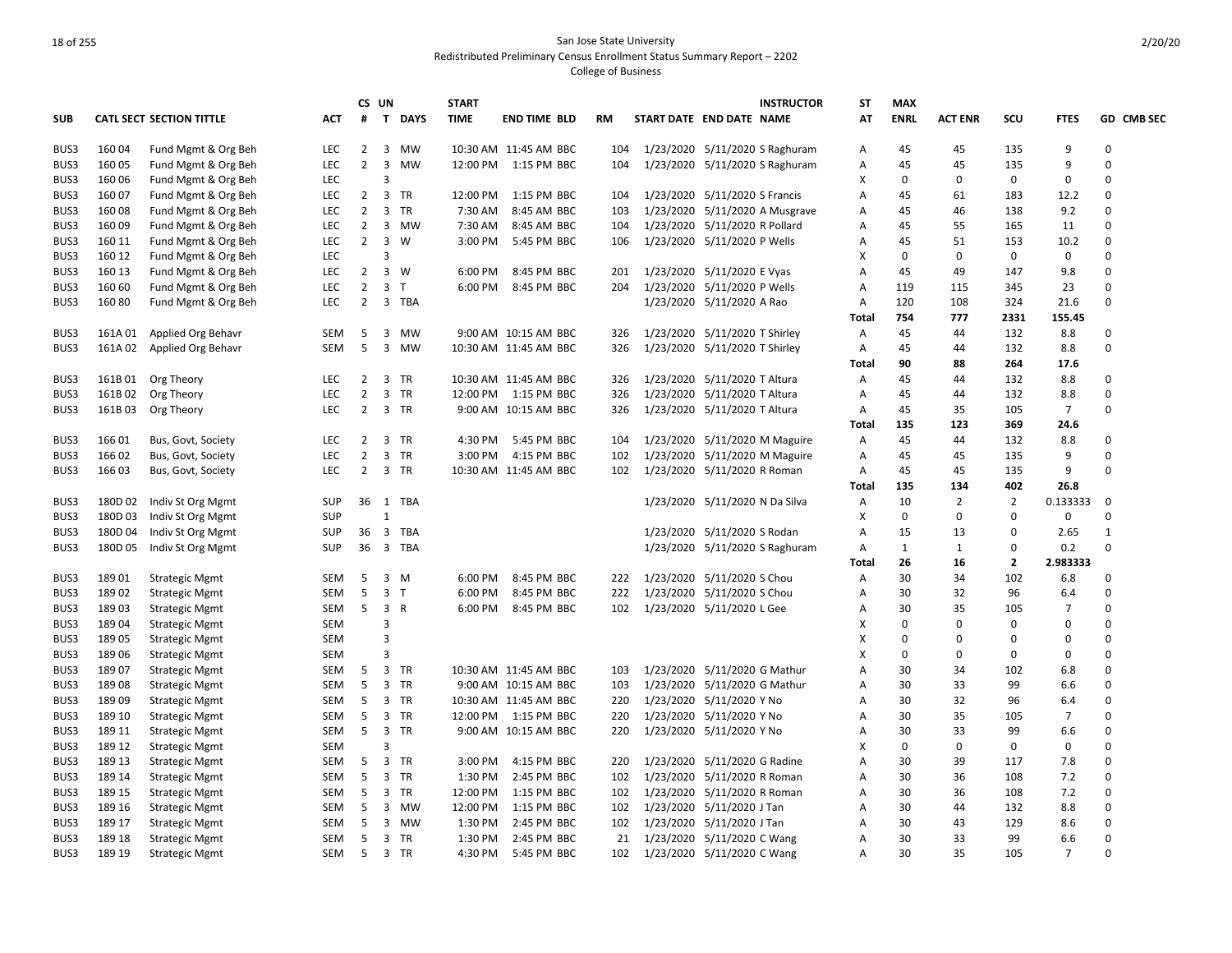|            |        |                                 |            |     | CS UN |             | <b>START</b> |                       |           |                            |                              | <b>INSTRUCTOR</b>                 | <b>ST</b> | <b>MAX</b>  |                |      |             |                   |
|------------|--------|---------------------------------|------------|-----|-------|-------------|--------------|-----------------------|-----------|----------------------------|------------------------------|-----------------------------------|-----------|-------------|----------------|------|-------------|-------------------|
| <b>SUB</b> |        | <b>CATL SECT SECTION TITTLE</b> | <b>ACT</b> |     |       | <b>DAYS</b> | TIME         | <b>END TIME BLD</b>   | <b>RM</b> | START DATE END DATE NAME   |                              |                                   | AT        | <b>ENRL</b> | <b>ACT ENR</b> | scu  | <b>FTES</b> | <b>GD CMB SEC</b> |
| BUS3       | 189 20 | Strategic Mgmt                  | <b>SEM</b> | -5  |       | 3 TR        |              | 9:00 AM 10:15 AM BBC  | 105       |                            | 1/23/2020 5/11/2020 C Wang   |                                   | A         | 30          | 35             | 105  |             |                   |
| BUS3       | 189 21 | <b>Strategic Mgmt</b>           | SEM        | -5  | 3 F   |             | 1:00 PM      | 3:45 PM BBC           | 102       |                            | 1/23/2020 5/11/2020 W Yuan   |                                   | A         | 30          | 30             | 90   | 6           |                   |
| BUS3       | 189 22 | <b>Strategic Mgmt</b>           | SEM        | -5  |       | 3 F         |              | 10:00 AM 12:45 PM BBC | 102       |                            | 1/23/2020 5/11/2020 L Gee    |                                   | A         | 30          | 35             | 105  |             |                   |
| BUS3       | 189 23 | <b>Strategic Mgmt</b>           | SEM        | -5  |       | 3 TR        | 12:00 PM     | 1:15 PM BBC           | 21        | 1/23/2020 5/11/2020 C Wang |                              |                                   | A         | 30          | 34             | 102  | 6.8         |                   |
| BUS3       | 189 24 | <b>Strategic Mgmt</b>           | <b>SEM</b> | -5. |       | <b>TBA</b>  |              |                       |           |                            | 1/23/2020 5/11/2020          |                                   | A         | 30          | 36             | 108  | 7.2         |                   |
| BUS3       | 189 25 | <b>Strategic Mgmt</b>           | <b>SEM</b> | -5  |       | <b>TBA</b>  |              |                       |           |                            | 1/23/2020 5/11/2020          |                                   | A         | 30          | 35             | 105  |             |                   |
| BUS3       | 189 26 | <b>Strategic Mgmt</b>           | <b>SEM</b> | 5   | - 3   | <b>TBA</b>  |              |                       |           |                            | 1/23/2020 5/11/2020 S Khavul |                                   | A         | 30          | 36             | 108  | 7.2         |                   |
| BUS3       | 189 27 | <b>Strategic Mgmt</b>           | <b>SEM</b> | -5  | 3     | M           | 6:00 PM      | 8:45 PM BBC           | 205       |                            | 1/23/2020 5/11/2020 S Rodan  |                                   | A         | 30          | 28             | 84   | 5.6         |                   |
| BUS3       | 189 28 | <b>Strategic Mgmt</b>           | <b>SEM</b> | ъ   | 3     | - W         | 6:00 PM      | 8:45 PM BBC           | 123       |                            | 1/23/2020 5/11/2020 S Chou   |                                   | A         | 30          | 31             | 93   | 6.2         |                   |
|            |        |                                 |            |     |       |             |              |                       |           |                            |                              |                                   | Total     | 720         | 834            | 2502 | 166.8       |                   |
|            |        |                                 |            |     |       |             |              |                       |           |                            |                              | <b>School of Management Total</b> |           | 3074        | 3172           | 9470 | 634.2833    |                   |